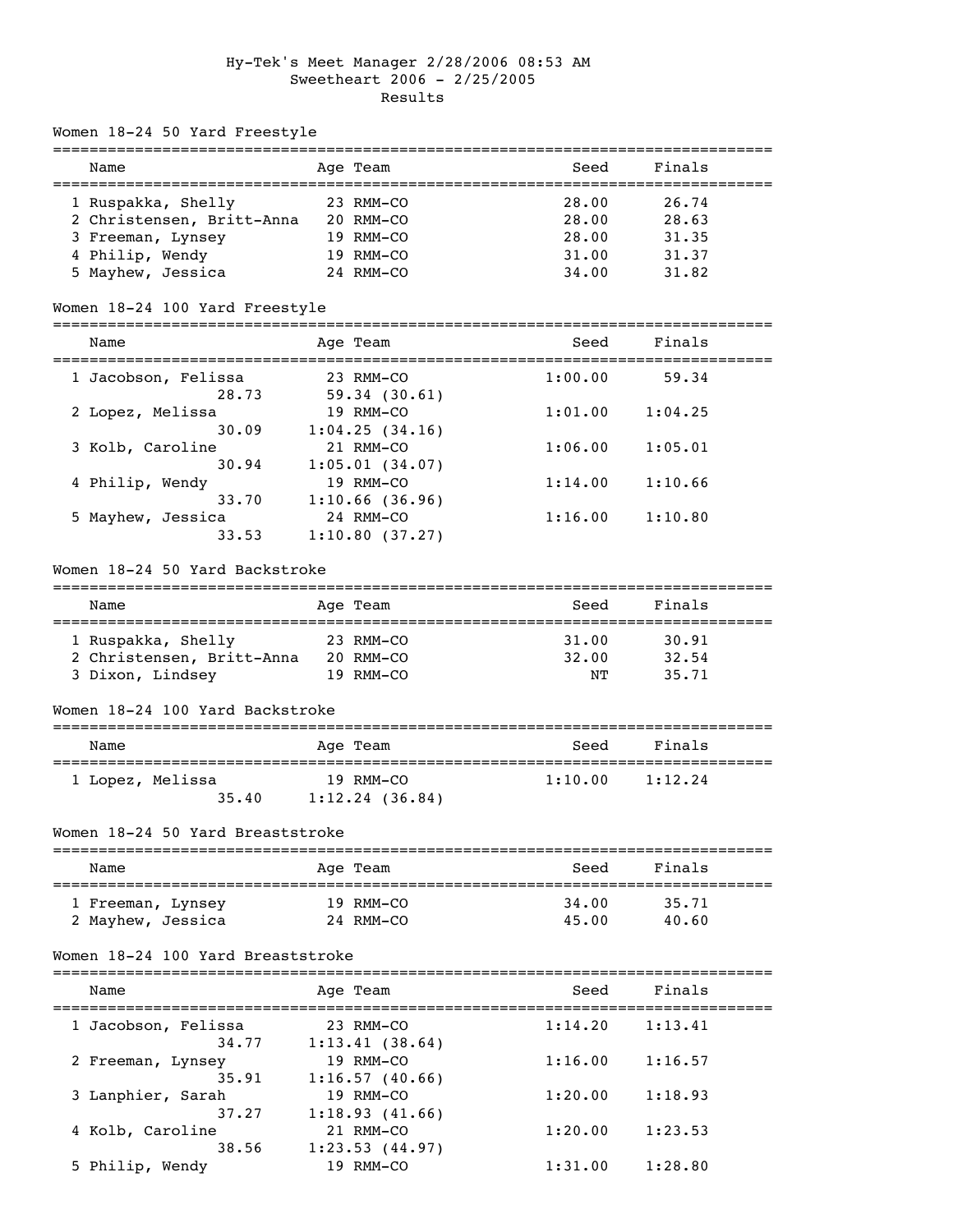41.74 1:28.80 (47.06)

Women 18-24 50 Yard Butterfly

| Name<br>==================================     | Age Team                             | Seed<br>===============================               | Finals  |  |
|------------------------------------------------|--------------------------------------|-------------------------------------------------------|---------|--|
| 1 Ruspakka, Shelly                             | 23 RMM-CO                            | 30.00                                                 | 29.82   |  |
| 2 Christensen, Britt-Anna 20 RMM-CO            |                                      | 30.00                                                 | 31.04   |  |
| 3 Kolb, Caroline                               | 21 RMM-CO                            | 32.00                                                 | 31.87   |  |
| 4 Mayhew, Jessica                              | 24 RMM-CO                            | 44.00                                                 | 37.28   |  |
| Women 18-24 100 Yard Butterfly                 |                                      |                                                       |         |  |
| Name                                           | Age Team                             | Seed                                                  | Finals  |  |
| 1 Jacobson, Felissa                            | 23 RMM-CO                            | 1:10.50                                               | 1:08.17 |  |
|                                                | $32.25$ 1:08.17 (35.92)              |                                                       |         |  |
| 2 Lanphier, Sarah                              | 19 RMM-CO<br>$31.77$ 1:08.73 (36.96) | $1:10.00$ $1:08.73$                                   |         |  |
| Women 18-24 100 Yard IM                        |                                      |                                                       |         |  |
| Name                                           | ---------<br>Age Team                | Seed                                                  | Finals  |  |
|                                                |                                      |                                                       |         |  |
| 1 Christensen, Britt-Anna 20 RMM-CO<br>31.52   | $1:09.62$ (38.10)                    | 1:10.00                                               | 1:09.62 |  |
| 2 Freeman, Lynsey                              | 19 RMM-CO                            | 1:18.00                                               | 1:15.35 |  |
| 37.07                                          | 1:15.35(38.28)                       |                                                       |         |  |
| Women 18-24 200 Yard IM                        |                                      |                                                       |         |  |
| Name                                           | Age Team                             | Seed                                                  | Finals  |  |
| 1 Lanphier, Sarah                              | 19 RMM-CO                            | 2:30.00 2:32.03                                       |         |  |
|                                                |                                      | 31.86 1:12.80 (40.94) 1:55.34 (42.54) 2:32.03 (36.69) |         |  |
| Women 25-29 50 Yard Freestyle                  |                                      |                                                       |         |  |
| Name<br>====================================== | Age Team                             | Seed                                                  | Finals  |  |
| 1 Miller, Hayley                               | 27 RMM-CO                            | 30.75                                                 | 30.54   |  |
| Women 25-29 100 Yard Freestyle                 |                                      |                                                       |         |  |
| Name                                           | Age Team                             | Seed                                                  | Finals  |  |
| 1 Miller, Hayley                               | 27 RMM-CO                            | 1:15.00                                               | 1:12.74 |  |
| 34.88                                          | 1:12.74(37.86)                       |                                                       |         |  |
| Women 25-29 200 Yard Open                      |                                      |                                                       |         |  |
| Name                                           | Age Team                             | ____________________________________<br>Seed          | Finals  |  |
| 1 Olson, Anna                                  | 29 RMM-CO                            | 2:30.00                                               | 2:39.07 |  |
| Women 25-29 50 Yard Breaststroke               |                                      |                                                       |         |  |
| Name                                           | Age Team                             | Seed                                                  | Finals  |  |
| 1 Miller, Hayley                               | 27 RMM-CO                            | 41.62                                                 | 41.44   |  |
| Women 25-29 100 Yard Breaststroke              |                                      |                                                       |         |  |
| Name                                           | Age Team                             | Seed                                                  | Finals  |  |
|                                                |                                      |                                                       |         |  |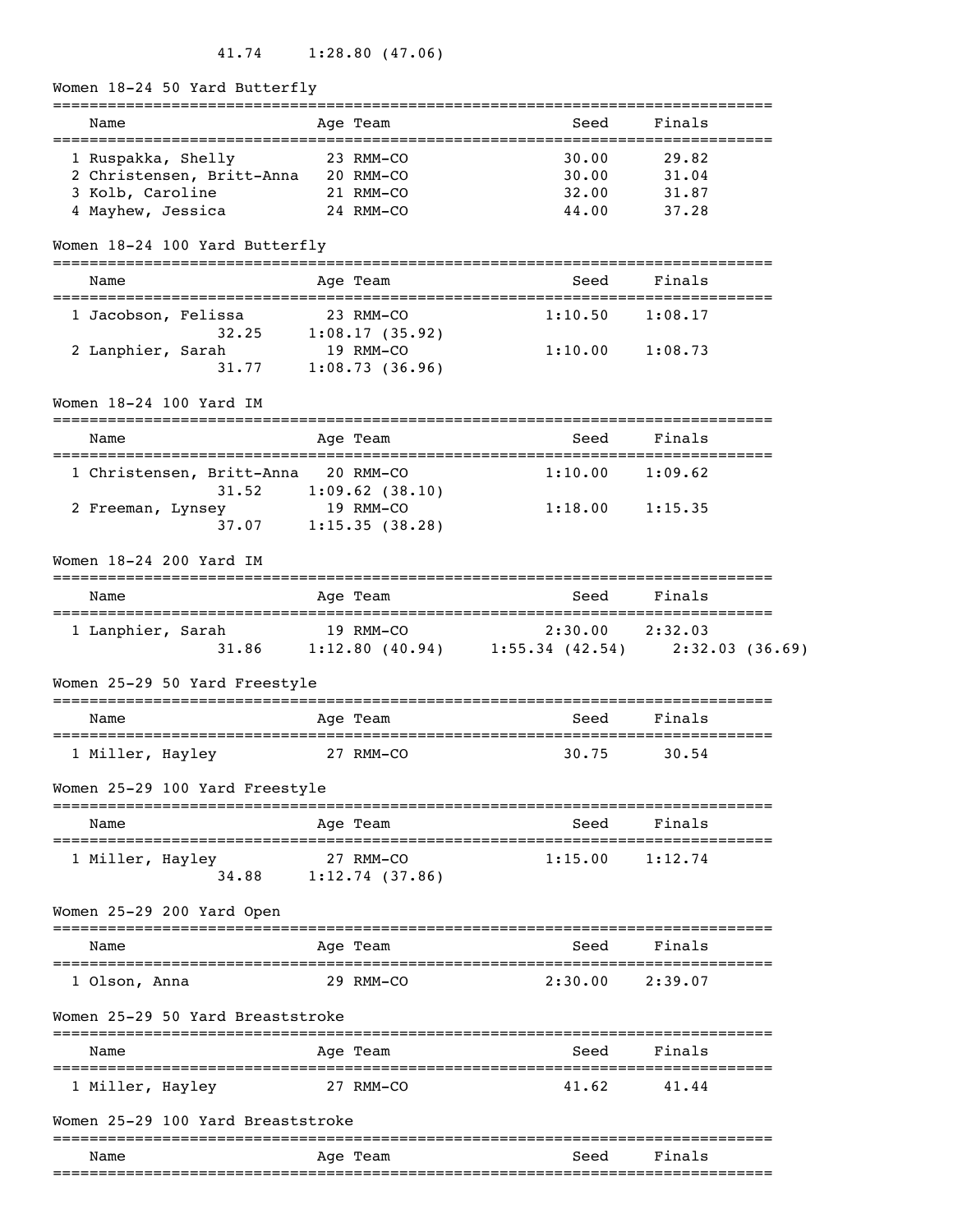| 1 Olson, Anna                                        |              | 29 RMM-CO                          | 1:30.00                                                                                                                                                                         | 1:28.54        |  |
|------------------------------------------------------|--------------|------------------------------------|---------------------------------------------------------------------------------------------------------------------------------------------------------------------------------|----------------|--|
| 42.12<br>2 Miller, Hayley                            |              | 1:28.54(46.42)<br>27 RMM-CO        | $1:30.00$ $1:29.29$                                                                                                                                                             |                |  |
| 41.68                                                |              | 1:29.29(47.61)                     |                                                                                                                                                                                 |                |  |
| Women 25-29 100 Yard IM                              |              |                                    |                                                                                                                                                                                 |                |  |
| Name                                                 |              | Age Team                           | Seed                                                                                                                                                                            | Finals         |  |
| 1 Olson, Anna                                        |              | 29 RMM-CO<br>40.19 1:22.08 (41.89) | 1:20.00                                                                                                                                                                         | 1:22.08        |  |
| Women 30-34 50 Yard Freestyle                        |              |                                    |                                                                                                                                                                                 |                |  |
| Name                                                 |              | Age Team                           | Seed                                                                                                                                                                            | Finals         |  |
| 1 Dickerson, Amy<br>-<br>32 RMM-CO<br>2 Spooner, Kim | 30 RMM-CO    |                                    | 30.00<br>37.00                                                                                                                                                                  | 30.50<br>31.63 |  |
| Women 30-34 100 Yard Freestyle                       |              | ==========                         |                                                                                                                                                                                 |                |  |
| Name                                                 |              | Age Team                           | Seed                                                                                                                                                                            | Finals         |  |
| 1 Dickerson, Amy 30 RMM-CO                           |              |                                    | $1:06.00$ $1:09.02$                                                                                                                                                             |                |  |
| Women 30-34 200 Yard Freestyle                       |              |                                    |                                                                                                                                                                                 |                |  |
| Name                                                 |              | Age Team                           | Seed                                                                                                                                                                            | Finals         |  |
| 1 Dickerson, Amy                                     |              |                                    | $2:20.00$ $2:34.30$<br>$\begin{array}{ccccccccc} 30 & \text{RMM}-\text{CO} & 2:20.00 & 2:34.30 \ 34.28 & 1:13.40 & (39.12) & 1:54.80 & (41.40) & 2:34.30 & (39.50) \end{array}$ |                |  |
| Women 30-34 50 Yard Backstroke                       |              |                                    |                                                                                                                                                                                 |                |  |
| Name                                                 |              | Age Team                           | Seed                                                                                                                                                                            | Finals         |  |
| 1 Dickerson, Amy                                     | $30 RMM$ –CO |                                    | ΝT                                                                                                                                                                              | 38.66          |  |
| Women 30-34 100 Yard Backstroke                      |              |                                    |                                                                                                                                                                                 |                |  |
| Name                                                 |              | Age Team                           | Seed                                                                                                                                                                            | Finals         |  |
| 1 Barker, Heather<br>43.37                           |              | 32 RMM-CO<br>1:26.48(43.11)        | NΤ                                                                                                                                                                              | 1:26.48        |  |
| Women 30-34 50 Yard Breaststroke                     |              |                                    |                                                                                                                                                                                 |                |  |
| Name                                                 |              | Age Team                           | Seed                                                                                                                                                                            | Finals         |  |
| 1 Glass, Karen                                       |              | 30 RMM-CO                          | 36.00                                                                                                                                                                           | 37.94          |  |
| 2 Barker, Heather                                    |              | 32 RMM-CO                          | 41.94                                                                                                                                                                           | 41.72          |  |
| Women 30-34 100 Yard Breaststroke                    |              |                                    |                                                                                                                                                                                 |                |  |
| Name                                                 |              | Age Team                           | Seed                                                                                                                                                                            | Finals         |  |
| 1 Barker, Heather<br>42.25                           |              | 32 RMM-CO<br>1:30.10(47.85)        | 1:24.00                                                                                                                                                                         | 1:30.10        |  |
| 2 Spooner, Kim<br>43.03                              |              | 32 RMM-CO<br>1:31.74(48.71)        | 1:43.00                                                                                                                                                                         | 1:31.74        |  |
| Women 30-34 50 Yard Butterfly                        |              |                                    |                                                                                                                                                                                 |                |  |
| Name                                                 |              | ==========<br>Age Team             | Seed                                                                                                                                                                            | Finals         |  |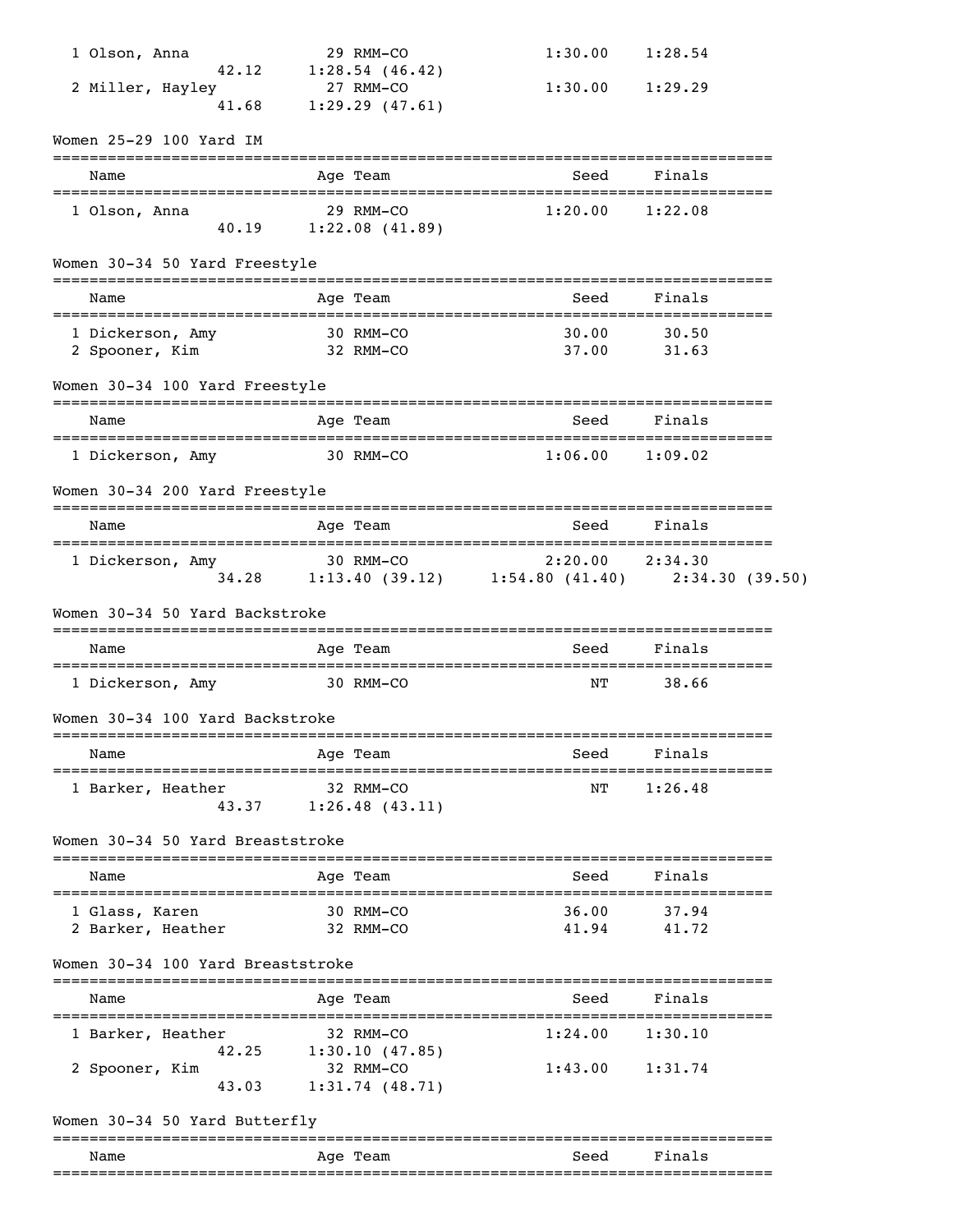| 1 Dickerson, Amy                                         | 30 RMM-CO                            | 36.00   | 37.12                                      |
|----------------------------------------------------------|--------------------------------------|---------|--------------------------------------------|
| Women 30-34 100 Yard IM                                  |                                      |         |                                            |
| ======================<br>Name<br>===============        | Age Team                             | Seed    | Finals                                     |
| 1 Glass, Karen<br>33.77                                  | 30 RMM-CO<br>1:11.18(37.41)          | 1:19.05 | 1:11.18                                    |
| 2 Dickerson, Amy<br>36.96                                | 30 RMM-CO<br>1:21.30(44.34)          | 1:23.00 | 1:21.30                                    |
| 3 Spooner, Kim<br>39.92                                  | 32 RMM-CO<br>1:22.53(42.61)          | 1:30.00 | 1:22.53                                    |
| Women 35-39 50 Yard Freestyle                            |                                      |         |                                            |
| Name                                                     | Age Team                             | Seed    | Finals                                     |
| 1 Crino, Heidi                                           | 39 RMM-CO                            | 30.14   | 30.20                                      |
| 2 Keaton, Heather                                        | 36 RMM-CO                            | 29.50   | 30.22                                      |
| 3 Sands, Amy                                             | 35 RMM-CO                            | 37.00   | 37.24                                      |
| Women 35-39 100 Yard Freestyle                           |                                      |         |                                            |
| Name                                                     | Age Team                             | Seed    | Finals                                     |
| 1 Keaton, Heather<br>31.54                               | 36 RMM-CO<br>1:05.43(33.89)          | 1:05.20 | 1:05.43                                    |
| Women 35-39 100 Yard Backstroke                          |                                      |         |                                            |
| Name                                                     | Age Team                             | Seed    | Finals                                     |
| 1 Crino, Heidi                                           | 39 RMM-CO<br>39.80 1:22.80 (43.00)   | 1:28.00 | 1:22.80                                    |
| Women 35-39 50 Yard Breaststroke                         |                                      |         |                                            |
| Name<br>==================                               | Age Team<br>====================     | Seed    | Finals<br>;===========================     |
| 1 Crino, Heidi                                           | 39 RMM-CO                            | 40.00   | 39.65                                      |
| 2 Keaton, Heather                                        | 36 RMM-CO                            | 39.50   | 41.25                                      |
| Women 35-39 100 Yard Breaststroke                        |                                      |         | ==============                             |
| Name<br>=====================                            | Age Team<br>------------------------ | Seed    | Finals<br>________________________________ |
| 1 Crino, Heidi<br>42.85                                  | 39 RMM-CO<br>1:30.08(47.23)          | 1:29.27 | 1:30.08                                    |
| Women 35-39 50 Yard Butterfly                            |                                      |         |                                            |
| Name                                                     | Age Team                             | Seed    | Finals                                     |
| 1 Keaton, Heather                                        | 36 RMM-CO                            | 32.00   | 32.35                                      |
| 2 White, Leigh Ann                                       | 36 RMM-CO                            | NΤ      | 40.77                                      |
| 3 Sands, Amy                                             | 35 RMM-CO                            | 1:45.00 | 40.97                                      |
| Women 35-39 100 Yard IM<br>:============================ |                                      |         |                                            |
| Name                                                     | Age Team                             | Seed    | Finals                                     |
| 1 Crino, Heidi<br>35.20                                  | 39 RMM-CO<br>1:20.05(44.85)          | 1:18.64 | 1:20.05                                    |
| 2 Sands, Amy<br>42.37                                    | 35 RMM-CO<br>1:31.46(49.09)          | 1:31.00 | 1:31.46                                    |
|                                                          |                                      |         |                                            |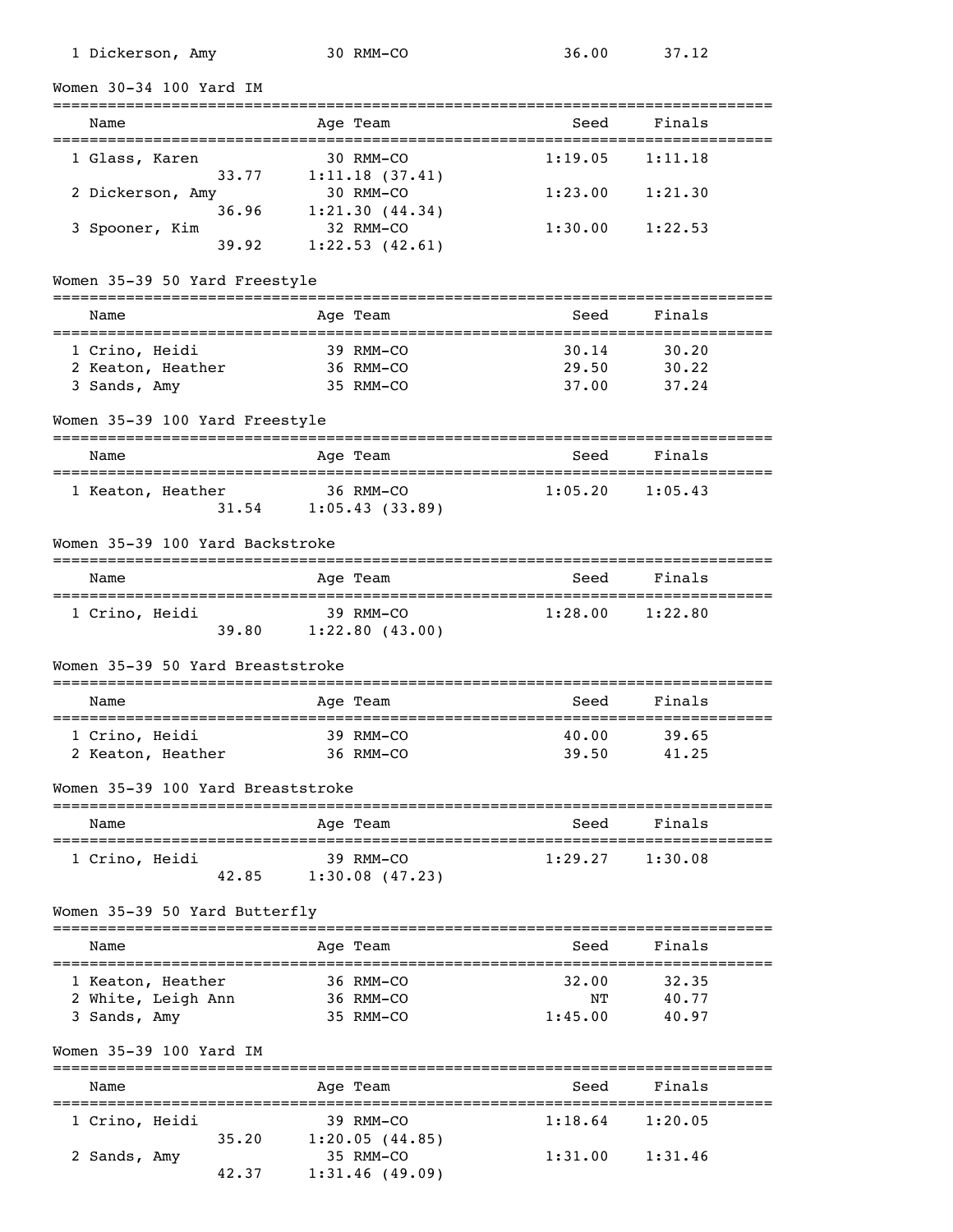# Women 40-44 50 Yard Freestyle

| Name                   | Age Team  | Seed  | Finals |  |  |
|------------------------|-----------|-------|--------|--|--|
|                        |           |       |        |  |  |
| 1 von der Lippe, Susan | 40 RMM-CO | 24.80 | 25.12  |  |  |
| 2 Homan, Deborah       | 43 RMM-CO | 32.64 | 32.04  |  |  |
| 3 Craft, Carol         | 44 RMM-CO | 35.03 | 34.57  |  |  |

# Women 40-44 100 Yard Freestyle

===============================================================================

| Name                 | Age Team            | Seed    | Finals  |  |
|----------------------|---------------------|---------|---------|--|
| 1 Hagadorn, Heather  | 40 RMM-CO           | 59.00   | 1:00.82 |  |
| 29.17                | $1:00.82$ (31.65)   |         |         |  |
| 2 Vanderpoel, Nicole | 41 RMM-CO           | 1:03.65 | 1:02.91 |  |
| 30.38                | 1:02.91(32.53)      |         |         |  |
| 3 McIntyre, Joann    | 43 RMM-CO           | 1:16.00 | 1:10.14 |  |
| 33.83                | 1:10.14(36.31)      |         |         |  |
| 4 Homan, Deborah     | 43 RMM-CO           | NΤ      | 1:13.97 |  |
| 34.51                | 1:13.97(39.46)      |         |         |  |
| 5 Craft, Carol       | 44 RMM-CO           | 1:20.00 | 1:17.36 |  |
| 36.54                | 1:17.36(40.82)      |         |         |  |
| 6 Stokoe, Jeanne     | 44 RMM-CO           | 1:33.00 | 1:25.62 |  |
| 41.39                | $1:25.62$ $(44.23)$ |         |         |  |

### Women 40-44 200 Yard Freestyle

| Name                 |       | Age Team       |                | Seed    | Finals         |  |
|----------------------|-------|----------------|----------------|---------|----------------|--|
| 1 Vanderpoel, Nicole |       | 41 RMM-CO      |                | NТ      | 2:16.07        |  |
|                      | 31.85 | 1:06.30(34.45) | 1:41.31(35.01) |         | 2:16.07(34.76) |  |
| 2 Bates, Penny       |       | 44 RMM-CO      |                | 2:19.00 | 2:23.38        |  |
|                      | 33.87 | 1:10.81(36.94) | 1:47.44(36.63) |         | 2:23.38(35.94) |  |

# Women 40-44 200 Yard Open

| Name              |       | Age Team                       | Seed                      | Finals                    |  |
|-------------------|-------|--------------------------------|---------------------------|---------------------------|--|
| 1 Campbell, Ellen | 39.52 | 42 RMM-CO<br>$1:23.46$ (43.94) | 2:52.60<br>2:07.63(44.17) | 2:50.05<br>2:50.05(42.42) |  |

## Women 40-44 100 Yard Backstroke

| Name                 |       | Age Team                    | Seed    | Finals  |
|----------------------|-------|-----------------------------|---------|---------|
| 1 Vanderpoel, Nicole | 36.25 | 41 RMM-CO<br>1:13.00(36.75) | 1:15.45 | 1:13.00 |

#### Women 40-44 50 Yard Breaststroke

| Name                   | Age Team       | Finals<br>Seed |  |
|------------------------|----------------|----------------|--|
| 1 von der Lippe, Susan | $40$ RMM $-CO$ | 30.50<br>30.35 |  |
| 2 Campbell, Ellen      | 42 RMM-CO      | 35.71<br>36.50 |  |
| 3 Helsing, Jane        | $43$ RMM-CO    | 40.00<br>37.49 |  |
| 4 Stokoe, Jeanne       | 44 RMM-CO      | 42.77<br>43.50 |  |

### Women 40-44 100 Yard Breaststroke

| Name              | Age Team       | Seed    | Finals  |  |
|-------------------|----------------|---------|---------|--|
| 1 Campbell, Ellen | 42 RMM-CO      | 1:16.70 | 1:18.18 |  |
| 37.49             | 1:18.18(40.69) |         |         |  |
| 2 Helsing, Jane   | 43 RMM-CO      | 1:20.00 | 1:22.20 |  |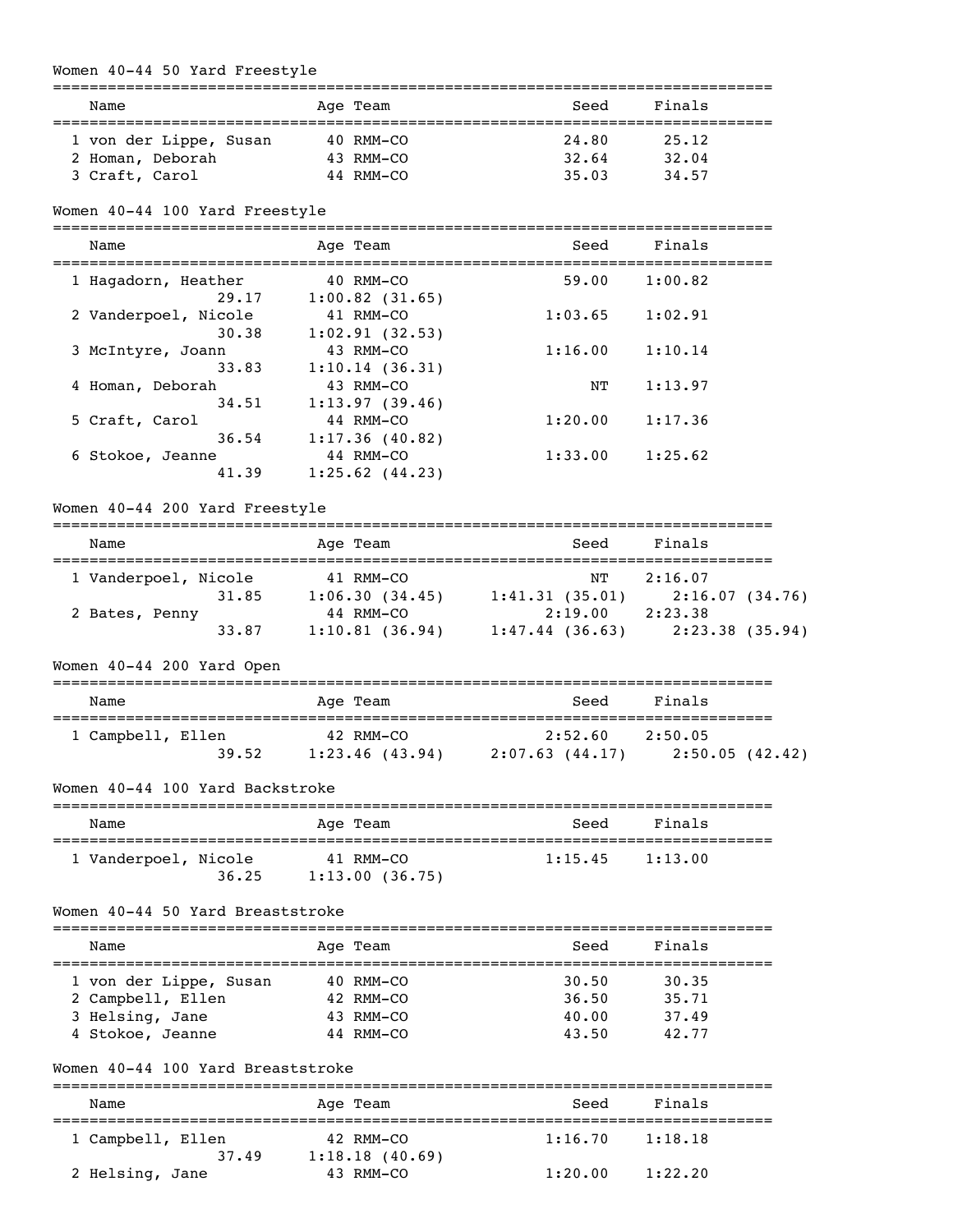| 38.42            | 1:22.20(43.78)    |         |         |
|------------------|-------------------|---------|---------|
| 3 Bates, Penny   | 44 RMM-CO         | 1:23.00 | 1:24.69 |
| 40.81            | $1:24.69$ (43.88) |         |         |
| 4 Stokoe, Jeanne | 44 RMM-CO         | 1:38.00 | 1:35.78 |
| 45.66            | 1:35.78(50.12)    |         |         |

### Women 40-44 50 Yard Butterfly

| Name                                        | Age Team               | Seed           | Finals         |  |
|---------------------------------------------|------------------------|----------------|----------------|--|
| 1 von der Lippe, Susan<br>2 McIntyre, Joann | 40 RMM-CO<br>43 RMM-CO | 26.80<br>45.00 | 26.52<br>35.38 |  |
| 3 Craft, Carol                              | 44 RMM-CO              | 41.23          | 41.81          |  |

#### Women 40-44 100 Yard Butterfly

| Name                 |       | Age Team                    | Seed    | Finals  |  |
|----------------------|-------|-----------------------------|---------|---------|--|
| 1 Vanderpoel, Nicole | 34.18 | 41 RMM-CO<br>1:10.90(36.72) | 1:10.25 | 1:10.90 |  |

# Women 40-44 100 Yard IM

| ____ |     | ____ |
|------|-----|------|
| ™e   | . . |      |

| 1 Hagadorn, Heather | 40 RMM-CO         | 1:12.00 | 1:12.62 |  |
|---------------------|-------------------|---------|---------|--|
| 33.04               | $1:12.62$ (39.58) |         |         |  |
| 2 Bates, Penny      | 44 RMM-CO         | 1:15.00 | 1:15.96 |  |
| 35.53               | 1:15.96(40.43)    |         |         |  |
| 3 Homan, Deborah    | 43 RMM-CO         | NΤ      | 1:28.88 |  |
| 38.47               | $1:28.88$ (50.41) |         |         |  |
| 4 Craft, Carol      | 44 RMM-CO         | 1:32.92 | 1:30.76 |  |
| 43.57               | 1:30.76(47.19)    |         |         |  |

#### Women 40-44 200 Yard IM

| Name                 |       | Age Team                    | Seed                         | Finals                    |
|----------------------|-------|-----------------------------|------------------------------|---------------------------|
| 1 Vanderpoel, Nicole | 33.31 | 41 RMM-CO<br>1:12.94(39.63) | 2:38.65<br>1:58.73(45.79)    | 2:33.55<br>2:33.55(34.82) |
| 2 Bates, Penny       | 35.89 | 44 RMM-CO<br>1:18.41(42.52) | 2:38.00<br>$2:05.54$ (47.13) | 2:41.97<br>2:41.97(36.43) |

## Women 45-49 50 Yard Freestyle

| Name                                                                               | Age Team                                           | Finals<br>Seed                                                    |  |
|------------------------------------------------------------------------------------|----------------------------------------------------|-------------------------------------------------------------------|--|
| 1 Garnier, Kathy<br>2 Wooldridge, Cynthia<br>3 Fletcher, Lynne<br>4 Velte, Beverly | 45 RMM-CO<br>48 RMM-CO<br>45 RMM-CO<br>$46$ RMM-CO | 25.86<br>26.50<br>28.72<br>NͲ<br>31.81<br>32.00<br>55.00<br>45.29 |  |

#### Women 45-49 100 Yard Freestyle

# =============================================================================== Name Age Team Seed Finals =============================================================================== 1 Garnier, Kathy 45 RMM-CO 58.00 57.00 28.32 57.00 (28.68) 2 Fletcher, Lynne 45 RMM-CO 1:13.00 1:13.23 35.14 1:13.23 (38.09)

### Women 45-49 200 Yard Freestyle

### =============================================================================== Name Register Age Team Name Seed Finals ===============================================================================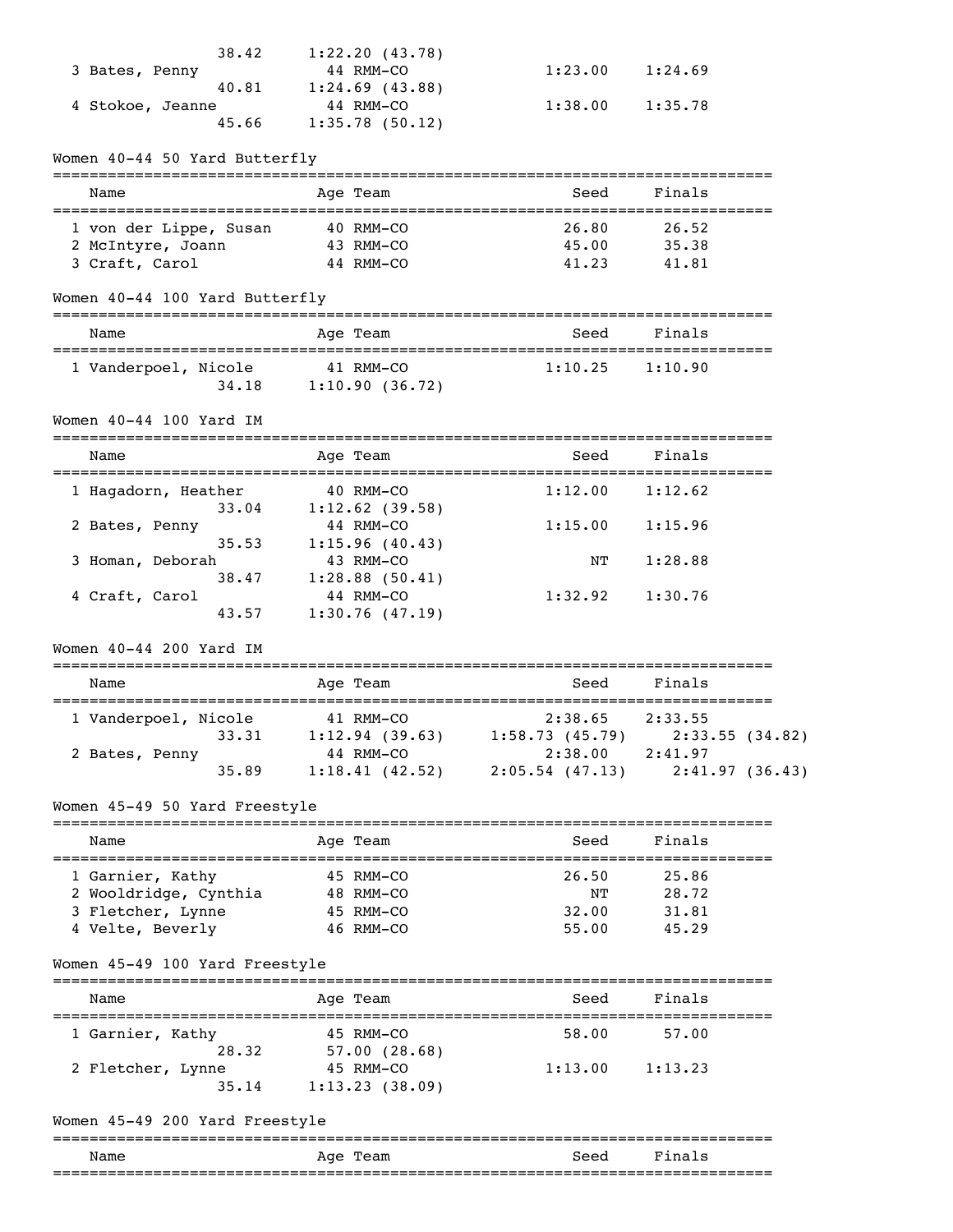| 1 Garnier, Kathy                                    | 45 RMM-CO                          | 2:11.00                                                                | 2:16.95                      |  |
|-----------------------------------------------------|------------------------------------|------------------------------------------------------------------------|------------------------------|--|
| 30.99                                               |                                    | $1:07.42$ (36.43) $1:44.96$ (37.54) $2:16.95$ (31.99)                  |                              |  |
| 2 Craft, Brenda<br>34.35                            | 47 RMM-CO                          | $2:25.00$ $2:25.35$<br>1:11.10 (36.75) 1:48.85 (37.75) 2:25.35 (36.50) |                              |  |
| Women 45-49 50 Yard Backstroke                      |                                    |                                                                        |                              |  |
| Name                                                | Age Team                           | Seed                                                                   | Finals                       |  |
|                                                     |                                    | 34.00                                                                  |                              |  |
| 1 Garnier, Kathy<br>2 Wooldridge, Cynthia 48 RMM-CO | 45 RMM-CO                          | ΝT                                                                     | 33.63<br>34.76               |  |
| Women 45-49 100 Yard Backstroke                     |                                    |                                                                        |                              |  |
| Name                                                | Age Team                           | Seed                                                                   | Finals                       |  |
|                                                     |                                    |                                                                        |                              |  |
| 1 Garnier, Kathy                                    | 45 RMM-CO<br>38.86 1:18.22 (39.36) | $1:15.00$ $1:18.22$                                                    |                              |  |
| Women 45-49 50 Yard Breaststroke                    |                                    |                                                                        |                              |  |
| Name                                                | Age Team                           | Seed                                                                   | Finals                       |  |
| 1 Velte, Beverly                                    | 46 RMM-CO                          | 1:05.00                                                                | 57.58                        |  |
| Women 45-49 100 Yard Breaststroke                   |                                    |                                                                        |                              |  |
| Name                                                | Age Team                           | Seed                                                                   | Finals                       |  |
| 1 Fletcher, Lynne                                   | 45 RMM-CO<br>45.90 1:35.87 (49.97) | 1:33.00                                                                | 1:35.87                      |  |
| Women 45-49 50 Yard Butterfly                       |                                    |                                                                        |                              |  |
| Name                                                | Age Team                           | Seed                                                                   | Finals                       |  |
| 1 Craft, Brenda                                     | 47 RMM-CO                          | 33.50                                                                  | 31.80                        |  |
| Women 45-49 100 Yard Butterfly                      |                                    |                                                                        |                              |  |
| Name                                                | Age Team                           | Seed                                                                   | Finals                       |  |
| 1 Craft, Brenda                                     | 47 RMM-CO                          | 1:20.00                                                                | 1:13.77                      |  |
| 33.35                                               | 1:13.77(40.42)                     |                                                                        |                              |  |
| Women 45-49 100 Yard IM                             |                                    |                                                                        |                              |  |
| Name                                                | Age Team                           | Seed                                                                   | Finals                       |  |
| 1 Wooldridge, Cynthia<br>34.03                      | 48 RMM-CO<br>1:16.34(42.31)        | ΝT                                                                     | 1:16.34                      |  |
| 2 Fletcher, Lynne<br>38.96                          | 45 RMM-CO<br>1:22.56(43.60)        | 1:23.00                                                                | 1:22.56                      |  |
| Women 50-54 50 Yard Freestyle                       |                                    |                                                                        |                              |  |
| Name                                                | Age Team                           | --------------<br>Seed                                                 | ------------------<br>Finals |  |
| ---------------------                               |                                    |                                                                        | ---------                    |  |
| 1 Rosener, Karen                                    | 52 RMM-CO                          | 28.90                                                                  | 28.66                        |  |
| 2 Yoder, Margie<br>3 Myers, Joan                    | 53 RMM-CO<br>54 RMM-CO             | 40.00<br>39.00                                                         | 39.73<br>40.42               |  |
| 4 Jacobs, Marianne                                  | 53 RMM-CO                          | NΤ                                                                     | 1:01.40                      |  |
|                                                     |                                    |                                                                        |                              |  |

# Women 50-54 100 Yard Freestyle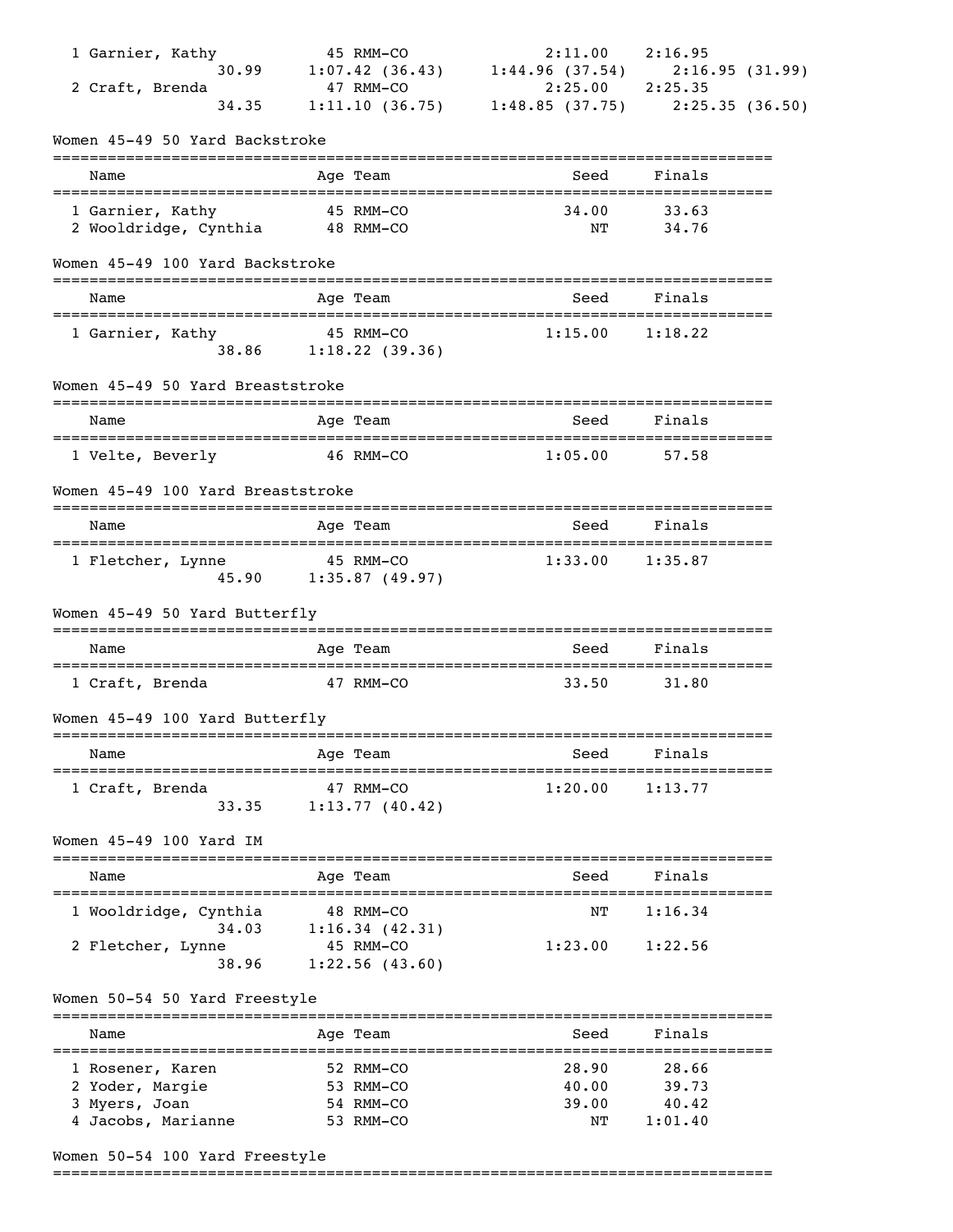| Name                                                             | Age Team<br>===========                                            | Seed                                    | Finals           |  |
|------------------------------------------------------------------|--------------------------------------------------------------------|-----------------------------------------|------------------|--|
| 1 Rosener, Karen                                                 | 52 RMM-CO                                                          | 1:03.70                                 | 1:03.31          |  |
| 31.00<br>2 Laney, Judy                                           | 1:03.31(32.31)<br>53 RMM-CO                                        | 1:15.00                                 | 1:11.99          |  |
| 34.92                                                            | 1:11.99(37.07)                                                     |                                         |                  |  |
| Women 50-54 200 Yard Freestyle                                   | ========                                                           |                                         |                  |  |
| Name                                                             | Age Team                                                           | Seed                                    | Finals           |  |
| 1 Myers, Joan                                                    | 54 RMM-CO                                                          | 3:28.00                                 | 3:14.04          |  |
| 44.49                                                            | 1:33.04 (48.55) 2:24.07 (51.03) 3:14.04 (49.97)                    |                                         |                  |  |
| Women 50-54 200 Yard Open                                        |                                                                    |                                         |                  |  |
| Name                                                             | Age Team                                                           | Seed                                    | Finals           |  |
| 1 Laney, Judy                                                    | 53 RMM-CO                                                          | 2:35.00                                 | 2:35.01          |  |
| 2 Sunie, Beverly                                                 | 36.17 1:15.60 (39.43) 1:55.97 (40.37) 2:35.01 (39.04)<br>53 RMM-CO | $3:15.00$ $2:54.60$                     |                  |  |
| 38.75                                                            | 1:23.23 (44.48) 2:09.42 (46.19) 2:54.60 (45.18)                    |                                         |                  |  |
| Women 50-54 50 Yard Backstroke<br>============================== | =========                                                          |                                         |                  |  |
| Name                                                             | Age Team                                                           | Seed<br>=============================== | Finals           |  |
| 1 Yoder, Margie                                                  | 53 RMM-CO                                                          | 50.00                                   | 52.47            |  |
| 2 Myers, Joan<br>3 Jacobs, Marianne                              | 54 RMM-CO<br>53 RMM-CO                                             | NT<br>NT                                | 57.17<br>1:25.53 |  |
|                                                                  |                                                                    |                                         |                  |  |
| Women 50-54 50 Yard Breaststroke                                 |                                                                    |                                         |                  |  |
| Name                                                             | Age Team                                                           | Seed                                    | Finals           |  |
| 1 Rosener, Karen                                                 | 52 RMM-CO                                                          | 38.90                                   | 39.20            |  |
| 2 Yoder, Margie                                                  | 53 RMM-CO                                                          | 53.00                                   | 52.65            |  |
| Women 50-54 100 Yard Breaststroke                                |                                                                    |                                         |                  |  |
| Name                                                             | Age Team                                                           | Seed                                    | Finals           |  |
| 1 Laney, Judy                                                    | 53 RMM-CO                                                          | 1:30.00                                 | 1:36.30          |  |
| 45.81<br>2 Sunie, Beverly                                        | 1:36.30(50.49)<br>53 RMM-CO                                        | 1:54.00                                 | 1:49.88          |  |
| 52.55                                                            | 1:49.88(57.33)                                                     |                                         |                  |  |
| Women 50-54 50 Yard Butterfly                                    | ===================                                                |                                         |                  |  |
| Name                                                             | Age Team                                                           | Seed                                    | Finals           |  |
| -------------------------------------<br>1 Rosener, Karen        | 52 RMM-CO                                                          | ----------------------<br>31.20         | 31.30            |  |
| 2 Sunie, Beverly                                                 | 53 RMM-CO                                                          | 40.00                                   | 47.99            |  |
| Women 50-54 100 Yard IM                                          |                                                                    |                                         |                  |  |
| Name                                                             | Age Team                                                           | Seed                                    | Finals           |  |
| 1 Laney, Judy                                                    | 53 RMM-CO                                                          | 1:30.00                                 | 1:30.97          |  |
| 45.96<br>-- Myers, Joan                                          | 1:30.97(45.01)<br>54 RMM-CO                                        | NΤ                                      | DQ               |  |
| 57.99                                                            | DQ (59.07)                                                         |                                         |                  |  |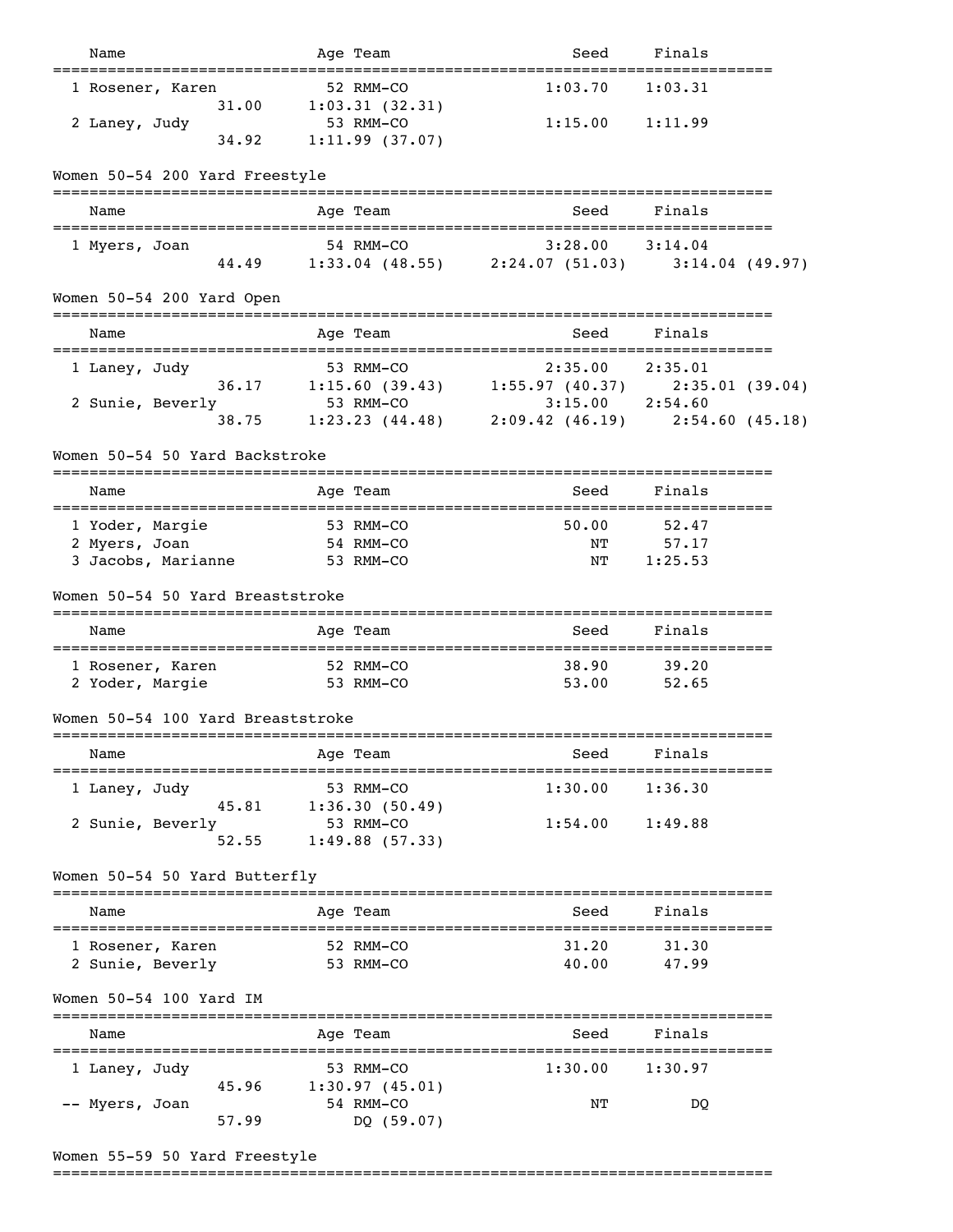| Name                                                              | Age Team                                              | Seed                                         | Finals                        |
|-------------------------------------------------------------------|-------------------------------------------------------|----------------------------------------------|-------------------------------|
| 1 Canto, Susan<br>2 Raymond, Sue                                  | 56 RMM-CO<br>57 RMM-CO                                | 40.00<br>50.22                               | 40.59<br>45.20                |
| Women 55-59 100 Yard Freestyle                                    |                                                       |                                              |                               |
| Name                                                              | Age Team                                              | Seed                                         | Finals                        |
| 1 Canto, Susan                                                    | 56 RMM-CO                                             | 1:30.00                                      | 1:31.23                       |
| 44.10<br>2 Raymond, Sue<br>45.25                                  | 1:31.23(47.13)<br>57 RMM-CO<br>1:40.87(55.62)         | 1:40.00                                      | 1:40.87                       |
| Women 55-59 50 Yard Backstroke<br>_______________________________ | =========                                             |                                              |                               |
| Name                                                              | Age Team                                              | Seed                                         | Finals                        |
| 1 Raymond, Sue                                                    | 57 RMM-CO                                             | 53.95                                        | 50.75                         |
| Women 55-59 100 Yard Backstroke                                   |                                                       |                                              | ------------                  |
| Name                                                              | Age Team                                              | Seed                                         | Finals                        |
| 1 England, Nancy<br>55.20                                         | 56 RMM-CO<br>$1:55.82$ $(1:00.62)$                    | 1:51.00                                      | 1:55.82                       |
| 2 Raymond, Sue<br>55.79                                           | 57 RMM-CO<br>1:56.40(1:00.61)                         | 1:50.00                                      | 1:56.40                       |
| Women 55-59 50 Yard Breaststroke                                  |                                                       |                                              |                               |
| Name                                                              | Age Team                                              | Seed                                         | Finals                        |
| ======================================<br>1 England, Nancy        | 56 RMM-CO                                             | ========================<br>49.00            | ====================<br>50.31 |
| Women 55-59 100 Yard Breaststroke                                 |                                                       |                                              |                               |
| Name                                                              | Age Team                                              | Seed                                         | Finals                        |
| 1 England, Nancy<br>52.09                                         | 56 RMM-CO<br>1:49.62(57.53)                           | 1:48.00                                      | 1:49.62                       |
| Women 55-59 100 Yard IM                                           |                                                       |                                              |                               |
| Name<br>=================                                         | Age Team<br>============                              | Seed                                         | Finals                        |
| 1 England, Nancy<br>51.95                                         | 56 RMM-CO<br>1:45.89(53.94)                           | 1:45.00                                      | 1:45.89                       |
| Women 60-64 100 Yard Freestyle                                    |                                                       |                                              |                               |
| Name                                                              | Age Team                                              | Seed                                         | Finals                        |
| 1 Anziano, Marcia                                                 | 60 RMM-CO                                             | 1:22.30                                      | 1:20.10                       |
| 39.82<br>2 Wise, Louise<br>40.09                                  | 1:20.10(40.28)<br>63 RMM-CO<br>1:21.83(41.74)         | 1:22.00                                      | 1:21.83                       |
| Women 60-64 200 Yard Freestyle<br>==============================  |                                                       |                                              | ------------------            |
| Name                                                              | ============<br>Age Team<br>------------------------- | Seed                                         | Finals<br>------------------  |
| 1 Anziano, Marcia                                                 | 60 RMM-CO                                             | 2:49.10                                      | 2:56.69                       |
| 42.50<br>2 Wise, Louise                                           | 63 RMM-CO                                             | $1:26.93(44.43)$ $2:12.90(45.97)$<br>2:07.00 | $2:56.69$ (43.79)<br>3:06.28  |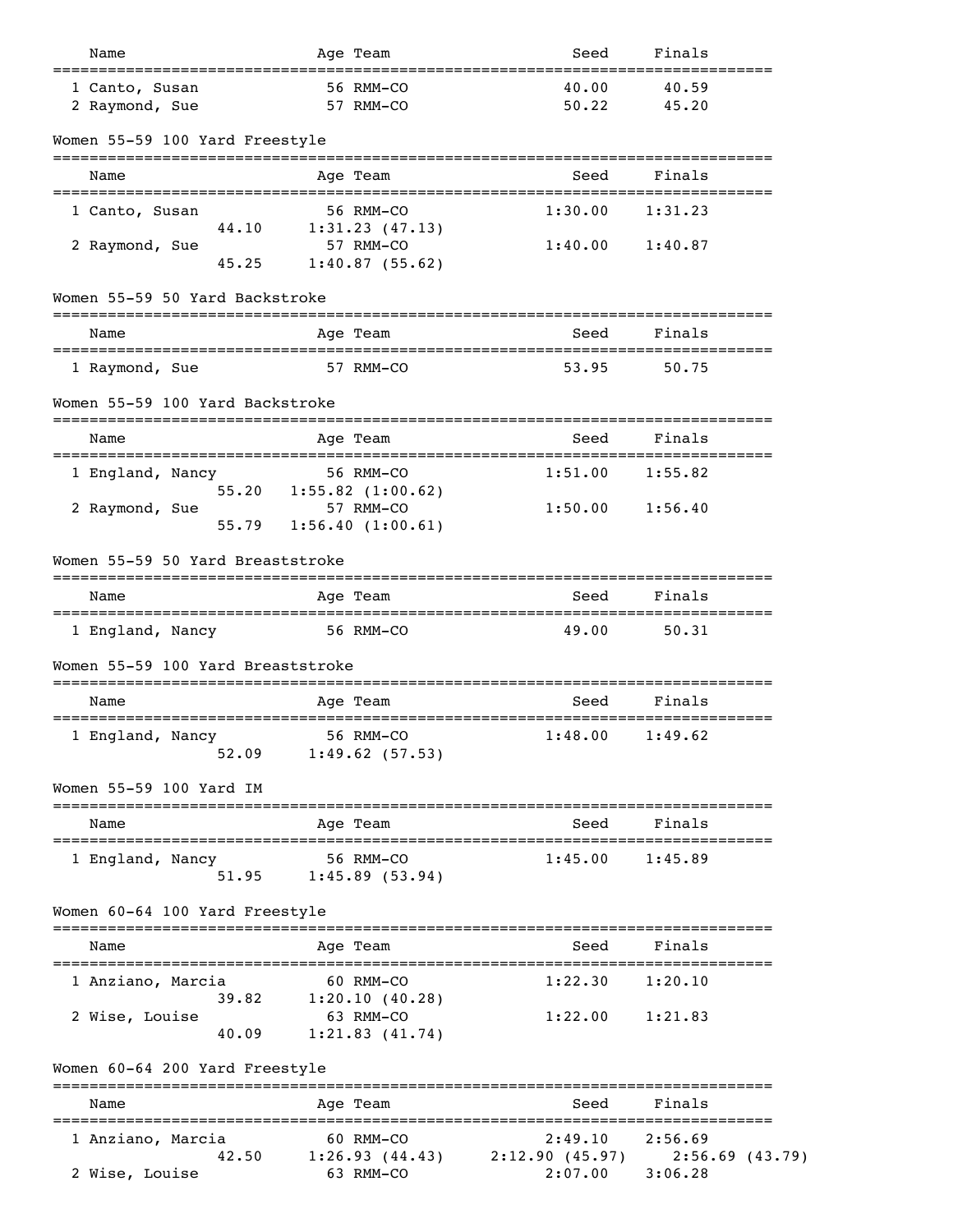| Women 60-64 50 Yard Backstroke                                   |                                                                    |                                     |                                 |
|------------------------------------------------------------------|--------------------------------------------------------------------|-------------------------------------|---------------------------------|
| Name                                                             | Age Team                                                           | Seed                                | Finals                          |
| 1 Wise, Louise                                                   | 63 RMM-CO                                                          | 50.00                               | 50.90                           |
| Women 60-64 50 Yard Butterfly                                    |                                                                    |                                     |                                 |
| Name                                                             | Age Team                                                           | Seed                                | Finals                          |
| 1 Anziano, Marcia                                                | 60 RMM-CO                                                          | 50.33                               | 49.83                           |
| Women 65-69 100 Yard Freestyle                                   |                                                                    |                                     |                                 |
| Name                                                             | Age Team                                                           | Seed                                | Finals                          |
| 1 Croissant, Eileen<br>46.70                                     | 66 RMM-CO<br>1:40.24(53.54)                                        | 1:40.50                             | 1:40.24                         |
| Women 65-69 200 Yard Freestyle<br>______________________________ | -----------------                                                  |                                     | ------------------------------  |
| Name                                                             | Age Team<br>.==================================                    | Seed                                | Finals<br>--------------------  |
| 1 Croissant, Eileen<br>49.41                                     | 66 RMM-CO<br>$1:47.56$ (58.15) $2:47.16$ (59.60) $3:45.69$ (58.53) | 3:45.86                             | 3:45.69                         |
| Women 65-69 50 Yard Backstroke                                   |                                                                    |                                     |                                 |
| Name                                                             | Age Team                                                           | Seed                                | Finals                          |
| 1 Croissant, Eileen                                              | 66 RMM-CO                                                          | 1:08.58                             | 1:06.24                         |
| Women 65-69 100 Yard Backstroke                                  |                                                                    |                                     |                                 |
| Name                                                             | Age Team                                                           | Seed                                | ------------------<br>Finals    |
| =====================================<br>1 Rudie, Marge          | 67 RMM-CO<br>$1:35.64$ $3:01.56$ (1:25.92)                         | ========================<br>3:20.00 | ====================<br>3:01.56 |
| Women 65-69 50 Yard Butterfly                                    | -----------                                                        |                                     |                                 |
| Name<br>____________________________________                     | Age Team                                                           | Seed<br>. ======================    | Finals<br>---------             |
| 1 Croissant, Eileen<br>2 Rudie, Marge                            | 66 RMM-CO<br>67 RMM-CO                                             | 1:15.41<br>1:50.00                  | 1:11.72<br>1:37.36              |
| Women 65-69 100 Yard Butterfly                                   |                                                                    |                                     |                                 |
| Name                                                             | Age Team                                                           | Seed                                | Finals                          |
| 1 Rudie, Marge                                                   | 67 RMM-CO<br>$1:55.32$ $3:55.00$ $(1:59.68)$                       | 3:50.00                             | 3:55.00                         |
| Women 65-69 100 Yard IM                                          |                                                                    |                                     |                                 |
| Name                                                             | Age Team                                                           | Seed                                | Finals                          |
|                                                                  |                                                                    |                                     |                                 |
| 1 Croissant, Eileen<br>1:04.82                                   | 66 RMM-CO<br>2:10.43(1:05.61)                                      | 2:13.04                             | 2:10.43                         |

Name Age Team Seed Finals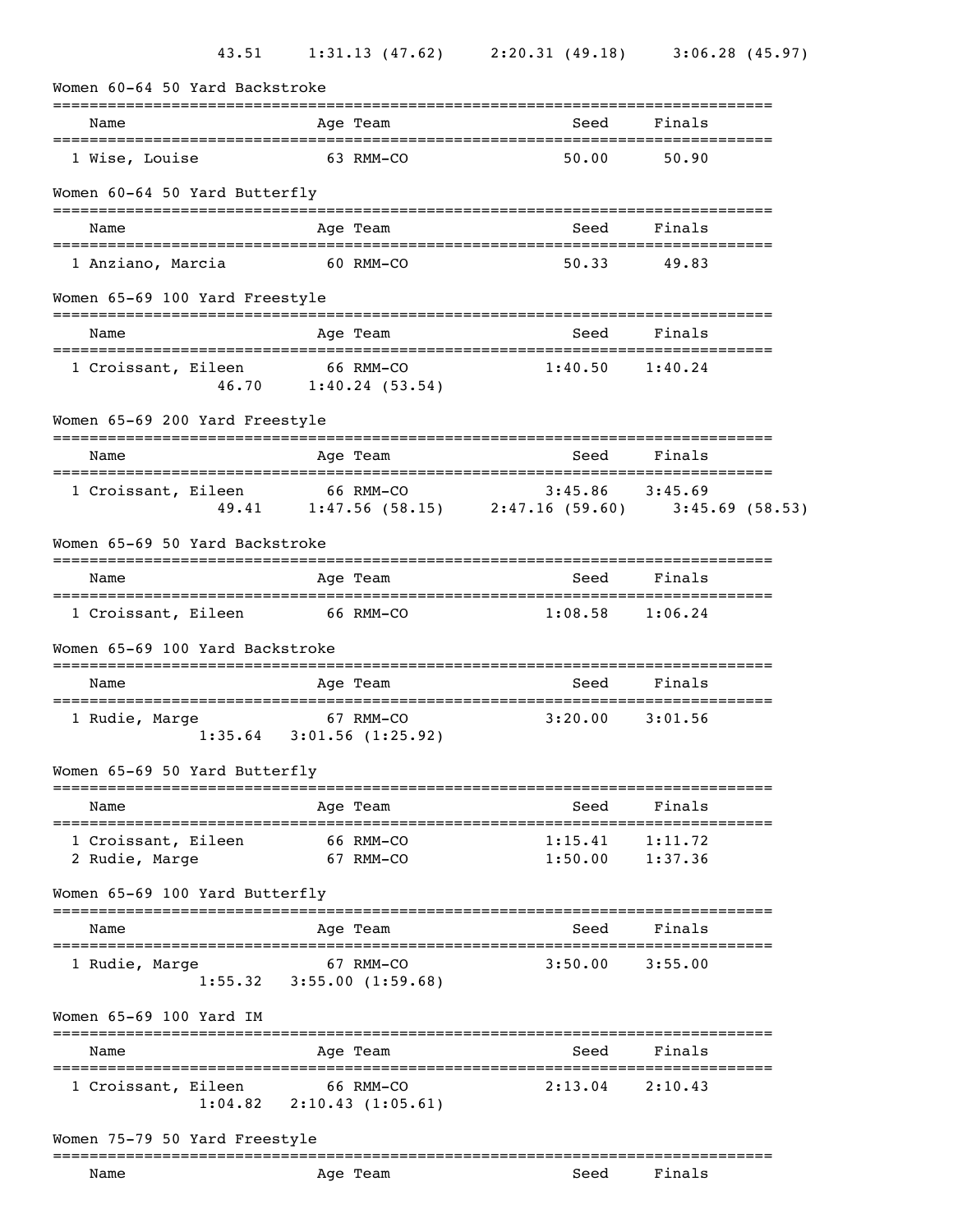| 1 Holmes, Frances                                              |                                 |            | 78 RMM-CO                              | 1:10.00        | 1:12.02        |  |
|----------------------------------------------------------------|---------------------------------|------------|----------------------------------------|----------------|----------------|--|
| Women 75-79 100 Yard Freestyle                                 |                                 |            |                                        |                |                |  |
| Name                                                           |                                 |            | Age Team                               | Seed           | Finals         |  |
| 1 Holmes, Frances                                              | $1:13.55$ $2:45.53$ $(1:31.98)$ |            | 78 RMM-CO                              | 2:55.00        | 2:45.53        |  |
| Women 75-79 50 Yard Backstroke                                 |                                 |            |                                        |                |                |  |
| Name                                                           |                                 |            | Age Team                               | Seed           | Finals         |  |
| 1 Holmes, Frances                                              |                                 |            | 78 RMM-CO                              | 1:20.00        | 1:17.75        |  |
| Men 18-24 50 Yard Freestyle                                    |                                 |            |                                        |                |                |  |
| Name                                                           |                                 |            | Age Team                               | Seed           | Finals         |  |
| 1 Ko, Scott<br>2 Wells, Bill                                   |                                 |            | 22 RMM-CO<br>22 RMM-CO                 | 24.00<br>NΤ    | 23.33<br>24.94 |  |
| Men 18-24 100 Yard Freestyle                                   |                                 |            |                                        |                |                |  |
| Name                                                           |                                 |            | Age Team                               | Seed           | Finals         |  |
| 1 Ko, Scott<br>2 Wells, Bill                                   | 26.72                           |            | 22 RMM-CO<br>22 RMM-CO<br>56.13(29.41) | 54.00<br>NΤ    | 53.25<br>56.13 |  |
| Men 18-24 50 Yard Backstroke                                   |                                 |            |                                        |                |                |  |
| Name                                                           |                                 |            | Age Team                               | Seed           | Finals         |  |
| 1 Ko, Scott                                                    |                                 |            | 22 RMM-CO                              | 28.00          | 27.87          |  |
| Men 18-24 100 Yard Backstroke                                  |                                 |            |                                        |                |                |  |
| Name                                                           |                                 |            | Age Team                               | Seed           | Finals         |  |
| 1 Ko, Scott                                                    | 31.65                           |            | 22 RMM-CO<br>1:03.20(31.55)            | 1:03.00        | 1:03.20        |  |
| Men 18-24 100 Yard Breaststroke<br>___________________________ |                                 |            |                                        |                |                |  |
| Name                                                           |                                 |            | Age Team                               | Seed           | Finals         |  |
| 1 Wells, Bill                                                  | 33.51                           |            | 22 RMM-CO<br>1:11.99(38.48)            | NΤ             | 1:11.99        |  |
| Men 18-24 100 Yard IM                                          |                                 |            |                                        |                |                |  |
| =====================<br>Name                                  |                                 |            | Age Team                               | Seed           | Finals         |  |
| 1 Wells, Bill                                                  | 30.35                           |            | 22 RMM-CO<br>$1:04.69$ (34.34)         | NΤ             | 1:04.69        |  |
| Men 25-29 50 Yard Freestyle                                    |                                 |            |                                        |                |                |  |
| Name                                                           |                                 | ---------- | Age Team                               | Seed           | Finals         |  |
| 1 Giannoulakis, Chrysostom 27 RMM-CO<br>2 Breshears, Rob       |                                 |            | 28 RMM-CO                              | 24.00<br>23.00 | 22.65<br>22.69 |  |
| 3 Dawe, William                                                |                                 |            | 28 RMM-CO                              | 23.00          | 23.54          |  |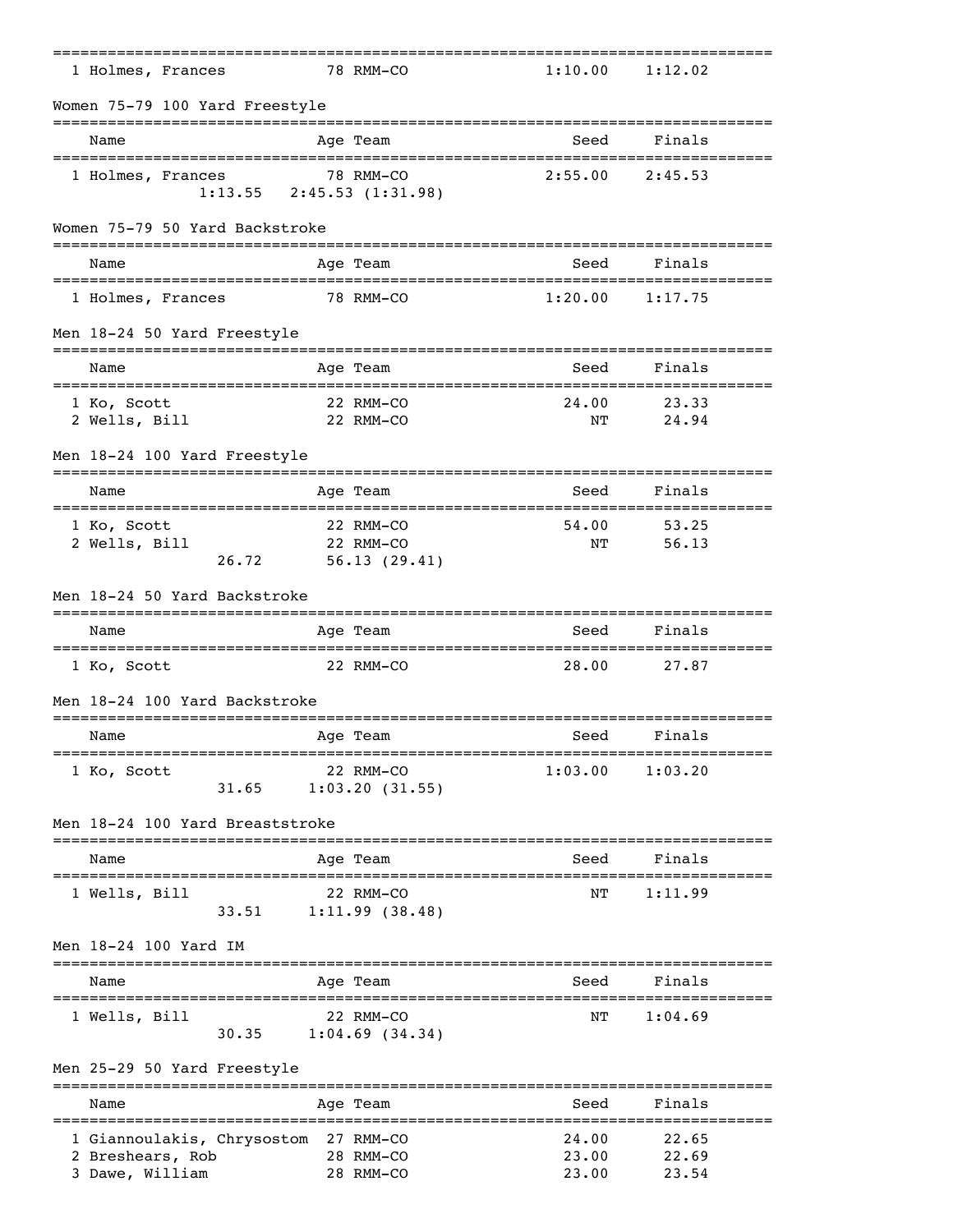| Name                                                   | Age Team               | Seed                                                  | Finals                      |
|--------------------------------------------------------|------------------------|-------------------------------------------------------|-----------------------------|
| ==================================<br>1 Breshears, Rob | 28 RMM-CO              | 49.00                                                 | 50.00                       |
| 2 Dawe, William                                        | 28 RMM-CO              | 55.00                                                 | 51.65                       |
| 3 Johnson, Brett                                       | 26 RMM-CO              | 56.00                                                 | 59.82                       |
| 28.40                                                  | 59.82(31.42)           |                                                       |                             |
|                                                        |                        |                                                       |                             |
| Men 25-29 200 Yard Freestyle                           |                        |                                                       |                             |
| Name                                                   | Age Team               | Seed                                                  | Finals                      |
| 1 Johnson, Brett                                       | 26 RMM-CO              | 2:10.00                                               | 2:15.85                     |
|                                                        |                        | 31.33 1:06.61 (35.28) 1:41.42 (34.81) 2:15.85 (34.43) |                             |
| Men 25-29 50 Yard Breaststroke                         |                        |                                                       |                             |
| Name                                                   | Age Team               | Seed                                                  | Finals                      |
| 1 Scott, Jonathan R                                    | 25 RMM-CO              | -----------------------------------<br>31.00          | ----------<br>30.41         |
| Men 25-29 50 Yard Butterfly                            |                        |                                                       |                             |
| Name                                                   | Age Team               | -----------------<br>Seed                             | -----------------<br>Finals |
| 1 Breshears, Rob                                       | 28 RMM-CO              | 27.00                                                 | 25.21                       |
| 2 Dawe, William                                        | 28 RMM-CO              | 25.00                                                 | 25.84                       |
| 3 Johnson, Brett                                       | 26 RMM-CO              | 32.00                                                 | 29.84                       |
|                                                        |                        |                                                       |                             |
| Men 25-29 100 Yard Butterfly                           |                        |                                                       |                             |
| Name                                                   | Age Team               | Seed                                                  | Finals                      |
| 1 Scott, Jonathan R                                    | 25 RMM-CO              | 1:00.00                                               | 59.18                       |
| 28.48                                                  | 59.18(30.70)           |                                                       |                             |
|                                                        |                        |                                                       |                             |
| Men 25-29 100 Yard IM                                  |                        |                                                       |                             |
| Name                                                   | Age Team               | Seed                                                  | Finals                      |
|                                                        | 28 RMM-CO              | 1:10.00                                               | 57.45                       |
| 1 Breshears, Rob<br>25.71                              | 57.45(31.74)           |                                                       |                             |
| 2 Dawe, William                                        | 28 RMM-CO              | 1:00.00                                               | 59.49                       |
| 27.57                                                  | 59.49(31.92)           |                                                       |                             |
| 3 Scott, Jonathan R                                    | 25 RMM-CO              | 1:00.00                                               | 1:00.30                     |
| 27.45                                                  | 1:00.30(32.85)         |                                                       |                             |
|                                                        |                        |                                                       |                             |
| Men 30-34 50 Yard Freestyle                            |                        |                                                       |                             |
| Name                                                   | Age Team               | Seed                                                  | Finals                      |
|                                                        |                        |                                                       |                             |
| 1 Foster, Jarod                                        | 30 RMM-CO              | 30.00                                                 | 24.42                       |
| 2 Hughes, David                                        | 31 RMM-CO              | 23.90                                                 | 24.97                       |
| 3 Landin, Todd<br>4 Dickerson, Christian               | 30 RMM-CO<br>33 RMM-CO | 27.00<br>27.50                                        | 26.13<br>27.70              |
|                                                        |                        |                                                       |                             |
| Men 30-34 100 Yard Freestyle                           |                        |                                                       | =================           |
| Name<br>======================                         | Age Team               | Seed                                                  | Finals<br>=========         |
| 1 Glass, Thomas                                        | 34 RMM-CO              | 53.90                                                 | 54.26                       |
| 2 Foster, Jarod                                        | 30 RMM-CO              | 1:00.00                                               | 55.56                       |
| 26.27                                                  | 55.56(29.29)           |                                                       |                             |

# Men 25-29 100 Yard Freestyle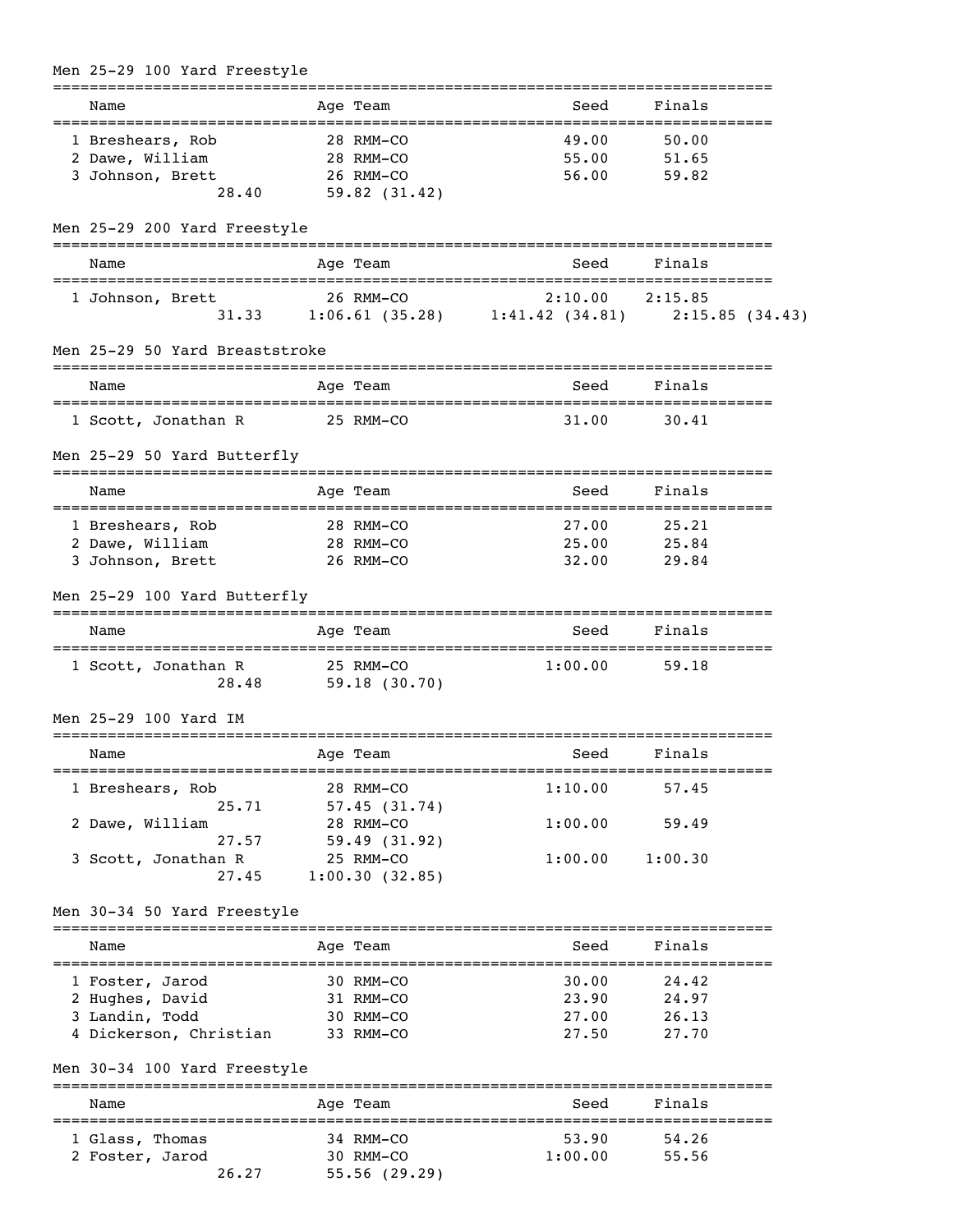| Men 30-34 200 Yard Freestyle                                       |             |                                                               |                                                                                 |                         |  |
|--------------------------------------------------------------------|-------------|---------------------------------------------------------------|---------------------------------------------------------------------------------|-------------------------|--|
| Name                                                               |             | Age Team                                                      | =============================<br>Seed                                           | Finals                  |  |
| 1 Glass, Thomas<br>28.93                                           | $34$ RMM-CO |                                                               | 34 RMM-CO<br>1:59.00 1:59.97<br>1:00.52 (31.59) 1:30.85 (30.33) 1:59.97 (29.12) |                         |  |
| Men 30-34 50 Yard Backstroke                                       |             |                                                               |                                                                                 |                         |  |
| Name                                                               |             | Age Team                                                      | Seed                                                                            | Finals                  |  |
| 1 Foster, Jarod<br>2 Dickerson, Christian 33 RMM-CO                |             | 30 RMM-CO                                                     | 45.00<br>31.00                                                                  | 32.12<br>32.40          |  |
| Men 30-34 100 Yard Backstroke                                      |             |                                                               |                                                                                 |                         |  |
| Name                                                               |             | Age Team                                                      | Seed                                                                            | Finals                  |  |
| 1 Foster, Jarod                                                    |             | 30 RMM-CO<br>34.58 1:11.48 (36.90)                            | 1:30.00                                                                         | 1:11.48                 |  |
| Men 30-34 50 Yard Breaststroke                                     |             |                                                               |                                                                                 |                         |  |
| Name                                                               |             | Age Team                                                      | Seed                                                                            | Finals                  |  |
| 1 Detmer, Al<br>2 Landin, Todd<br>3 Dickerson, Christian 33 RMM-CO |             | 34 RMM-CO<br>30 RMM-CO                                        | 32.00<br>35.00<br>38.00                                                         | 32.15<br>33.20<br>40.38 |  |
| Men 30-34 100 Yard Breaststroke                                    |             |                                                               |                                                                                 |                         |  |
| Name                                                               |             | Age Team                                                      | Seed                                                                            | Finals                  |  |
| 1 Detmer, Al<br>33.31<br>2 Landin, Todd<br>33.96                   |             | 34 RMM-CO<br>1:11.24(37.93)<br>30 RMM-CO<br>$1:12.84$ (38.88) | 1:15.00<br>$1:19.00$ $1:12.84$                                                  | 1:11.24                 |  |
| Men 30-34 50 Yard Butterfly                                        |             |                                                               |                                                                                 |                         |  |
| =======================<br>Name                                    |             | Age Team                                                      | Seed                                                                            | Finals                  |  |
| 1 Hughes, David<br>2 Dickerson, Christian                          |             | 31 RMM-CO<br>33 RMM-CO                                        | 23.90<br>31.00                                                                  | 24.95<br>32.53          |  |
| Men 30-34 100 Yard Butterfly                                       |             |                                                               |                                                                                 |                         |  |
| Name                                                               |             | =========<br>Age Team                                         | Seed                                                                            | Finals                  |  |
| 1 Glass, Thomas<br>29.85                                           |             | ============================<br>34 RMM-CO<br>1:03.97(34.12)   | 1:03.00                                                                         | 1:03.97                 |  |
| Men 30-34 100 Yard IM                                              |             |                                                               |                                                                                 |                         |  |
| Name                                                               |             | Age Team                                                      | Seed                                                                            | Finals                  |  |
| 1 Landin, Todd                                                     |             | 30 RMM-CO                                                     | 1:18.00                                                                         | 1:07.14                 |  |
| 31.37<br>2 Detmer, Al<br>32.49                                     |             | 1:07.14(35.77)<br>34 RMM-CO<br>1:07.40(34.91)                 | 1:20.00                                                                         | 1:07.40                 |  |
| 3 Dickerson, Christian<br>31.24                                    |             | 33 RMM-CO<br>1:12.30(41.06)                                   | 1:13.00                                                                         | 1:12.30                 |  |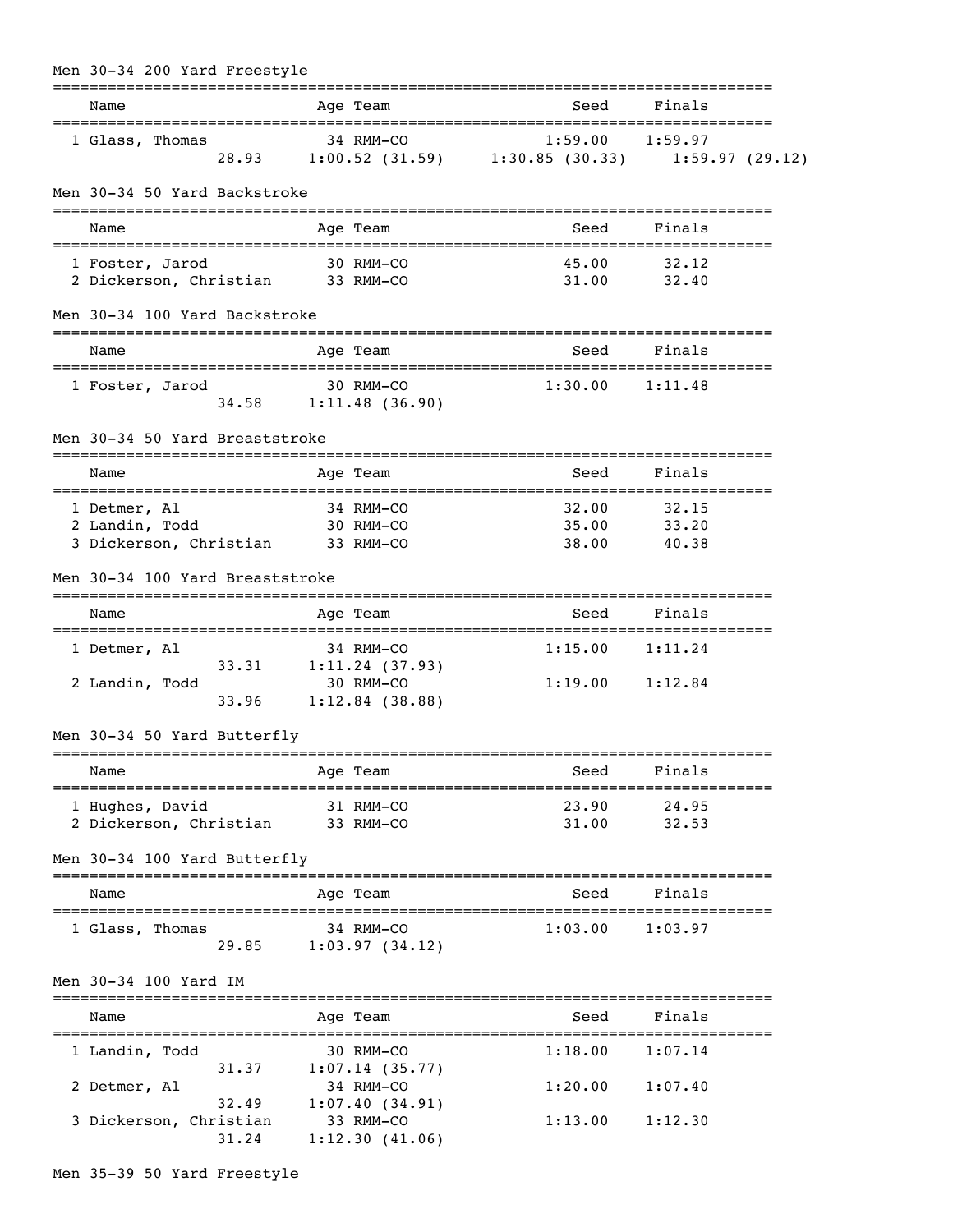| Name                                                 |                                      | Age Team                  | Seed                                                                         | Finals                       |  |
|------------------------------------------------------|--------------------------------------|---------------------------|------------------------------------------------------------------------------|------------------------------|--|
| =================================<br>1 Springob, Dan |                                      | 39 RMM-CO                 | ================================<br>27.50                                    | 26.09                        |  |
| Men 35-39 100 Yard Freestyle                         |                                      |                           |                                                                              |                              |  |
| Name                                                 |                                      | Age Team                  | Seed                                                                         | Finals                       |  |
| 1 Springob, Dan                                      | $26.93$ $56.59$ (29.66)              | 39 RMM-CO                 | 1:01.00                                                                      | 56.59                        |  |
| Men 35-39 200 Yard Freestyle                         |                                      |                           |                                                                              |                              |  |
| Name                                                 |                                      | Age Team                  | Seed                                                                         | Finals                       |  |
| 1 Amos, Will                                         |                                      | 38 RMM-CO                 | $2:17.32$ $2:23.47$<br>33.28 1:10.45 (37.17) 1:47.58 (37.13) 2:23.47 (35.89) |                              |  |
| Men 35-39 50 Yard Breaststroke                       |                                      |                           |                                                                              |                              |  |
| Name                                                 |                                      | =============<br>Age Team | Seed                                                                         | Finals                       |  |
| 1 Amos, Will                                         |                                      | 38 RMM-CO                 | 32.13                                                                        | 33.20                        |  |
| Men 35-39 100 Yard Breaststroke                      |                                      |                           |                                                                              |                              |  |
| Name                                                 |                                      | Age Team                  | Seed                                                                         | Finals                       |  |
| 1 Amos, Will                                         | 34.44 1:12.16 (37.72)                | 38 RMM-CO                 | 1:09.32                                                                      | 1:12.16                      |  |
| Men 35-39 100 Yard IM                                |                                      |                           |                                                                              |                              |  |
| Name                                                 |                                      | Age Team                  | Seed                                                                         | Finals                       |  |
| 1 Springob, Dan                                      | $30.74$ 1:06.91 (36.17)              | 39 RMM-CO                 | 1:11.40                                                                      | 1:06.91                      |  |
| Men 35-39 200 Yard IM                                |                                      |                           |                                                                              |                              |  |
| Name                                                 |                                      | Age Team                  | Seed                                                                         | Finals                       |  |
| 1 Amos, Will                                         | 35.50                                | 38 RMM-CO                 | 2:45.00<br>$1:20.66$ (45.16) $2:07.54$ (46.88)                               | 2:43.71<br>2:43.71(36.17)    |  |
| Men 40-44 50 Yard Freestyle                          |                                      |                           | ======================================                                       |                              |  |
| Name                                                 |                                      | Age Team                  | Seed                                                                         | Finals                       |  |
| 1 Smith, John<br>2 Cox, Randy                        |                                      | 44 RMM-CO<br>43 RMM-CO    | 21.90<br>24.50                                                               | 22.09<br>24.18               |  |
| 3 Brostuen, David                                    |                                      | 41 RMM-CO                 | 26.65                                                                        | 25.90                        |  |
| 4 Pins, Michael                                      |                                      | 40 RMM-CO                 | 27.14                                                                        | 29.03                        |  |
| 5 Ramirez, Alfonso                                   |                                      | 44 RMM-CO                 | 29.00                                                                        | 29.07                        |  |
| 6 O'Keeffe, John                                     |                                      | 44 RMM-CO                 | 29.50                                                                        | 30.09                        |  |
| Men 40-44 100 Yard Freestyle                         |                                      |                           |                                                                              | ---------                    |  |
| Name                                                 | :=================================== | Age Team                  | Seed<br>==========================                                           | Finals<br>================== |  |
| 1 Smith, John                                        |                                      | 44 RMM-CO                 | 49.00                                                                        | 48.16                        |  |
| 2 Cox, Randy                                         |                                      | 43 RMM-CO                 | 56.00                                                                        | 55.61                        |  |
|                                                      | 26.42                                | 55.61(29.19)              |                                                                              |                              |  |
| 3 Jensen, Rod                                        |                                      | 41 RMM-CO                 | 1:00.90                                                                      | 58.41                        |  |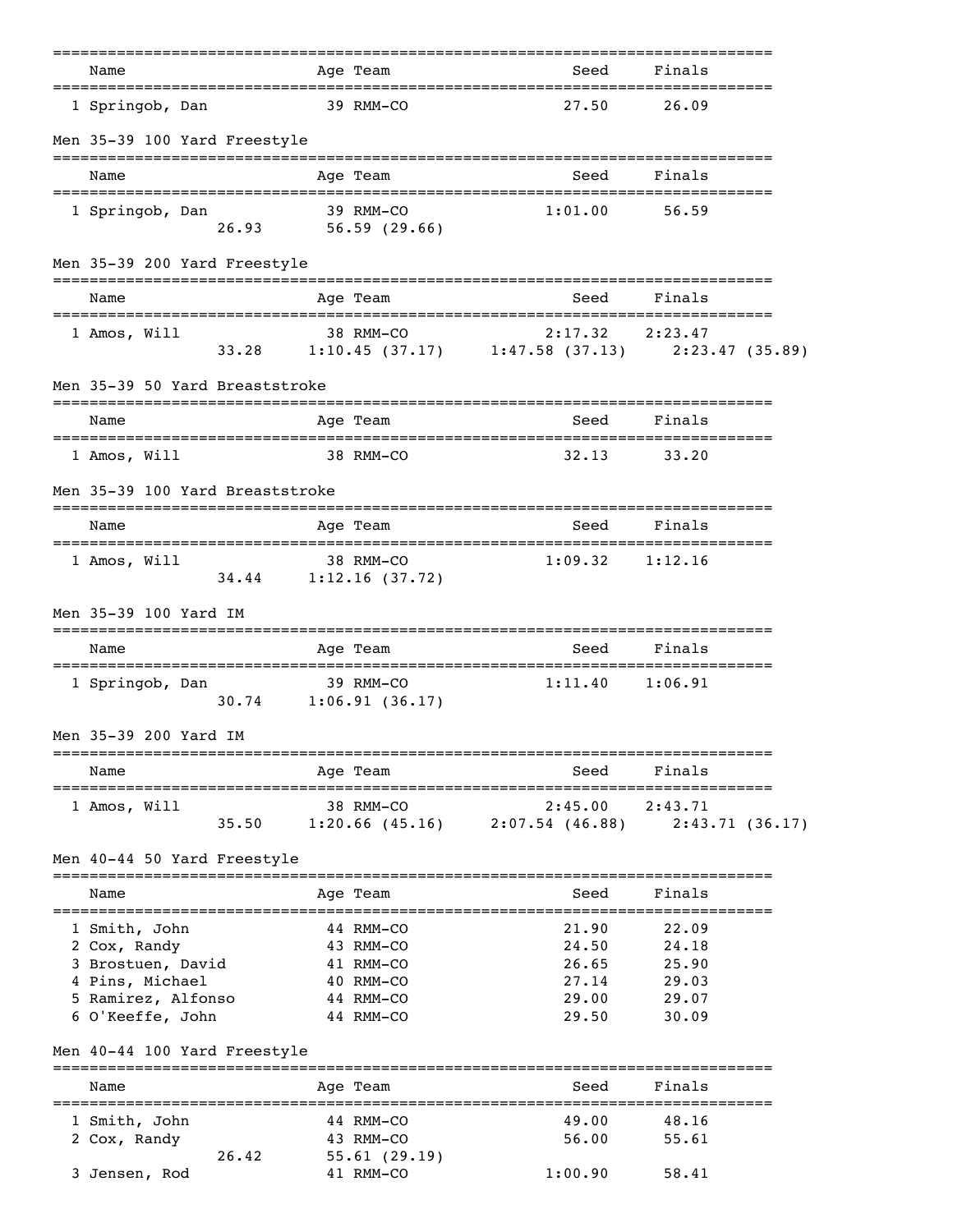| 27.97           | 58.41(30.44)   |         |         |
|-----------------|----------------|---------|---------|
| 4 Pins, Michael | 40 RMM-CO      | 1:01.29 | 1:03.27 |
| 29.74           | 1:03.27(33.53) |         |         |
| 5 Lowe, Todd    | 43 RMM-CO      | 1:12.00 | 1:18.13 |
| 37.19           | 1:18.13(40.94) |         |         |

Men 40-44 200 Yard Open

| Name             |       |  | Age Team          | Seed              | Finals         |  |  |
|------------------|-------|--|-------------------|-------------------|----------------|--|--|
| 1 Nash, Kevin    |       |  | 41 RMM-CO         | 2:11.00           | 2:10.38        |  |  |
|                  | 29.93 |  | 1:02.43(32.50)    | 1:36.40(33.97)    | 2:10.38(33.98) |  |  |
| 2 O'Keeffe, John |       |  | 44 RMM-CO         | 3:05.00           | 3:15.87        |  |  |
|                  | 41.73 |  | $1:30.04$ (48.31) | $2:23.64$ (53.60) | 3:15.87(52.23) |  |  |

## Men 40-44 200 Yard Freestyle

| Name            | Age Team       | Seed            | Finals          |  |  |  |  |
|-----------------|----------------|-----------------|-----------------|--|--|--|--|
| 1 Fuller, David | 41 RMM-CO      | 2:05.00         | 2:55.19         |  |  |  |  |
| 34.36           | 1:15.56(41.20) | 2:03.24 (47.68) | 2:55.19 (51.95) |  |  |  |  |

#### Men 40-44 50 Yard Breaststroke

=============================================================================== Name **Age Team** Age Team Seed Finals =============================================================================== 1 Cox, Randy 43 RMM-CO 30.50 29.79 2 Nash, Kevin 41 RMM-CO 32.00 32.03 3 Brostuen, David 41 RMM-CO 37.00 32.66 4 Moter, Tim 40 RMM-CO NT 32.89 5 O'Keeffe, John 44 RMM-CO 38.50 38.51 6 Ramirez, Alfonso 44 RMM-CO 40.00 39.59

#### Men 40-44 100 Yard Breaststroke

#### ===============================================================================

| Name |                    | Age Team       | Seed    | Finals  |  |
|------|--------------------|----------------|---------|---------|--|
|      | 1 Jensen, Rod      | 41 RMM-CO      | 1:16.03 | 1:13.56 |  |
|      | 34.96              | 1:13.56(38.60) |         |         |  |
|      | 2 O'Keeffe, John   | 44 RMM-CO      | 1:25.00 | 1:25.48 |  |
|      | 40.05              | 1:25.48(45.43) |         |         |  |
|      | 3 Ramirez, Alfonso | 44 RMM-CO      | 1:28.00 | 1:30.16 |  |
|      | 41.86              | 1:30.16(48.30) |         |         |  |

#### Men 40-44 50 Yard Butterfly

| Name            | Age Team       | Seed  | Finals |
|-----------------|----------------|-------|--------|
| 1 Cox, Randy    | 43 RMM-CO      | 26.50 | 26.70  |
| 2 Moter, Tim    | $40$ RMM $-CO$ | NΤ    | 27.51  |
| 3 Jensen, Rod   | 41 RMM-CO      | 30.10 | 27.76  |
| 4 Pins, Michael | $40$ RMM $-CO$ | 28.31 | 30.05  |
| 5 Lowe, Todd    | $43$ RMM-CO    | 45.00 | 37.46  |

### Men 40-44 100 Yard Butterfly

| Name            |       | Age Team          | Seed    | Finals  |
|-----------------|-------|-------------------|---------|---------|
| 1 Jensen, Rod   |       | 41 RMM-CO         | 1:03.12 | 1:03.88 |
|                 | 28.73 | $1:03.88$ (35.15) |         |         |
| 2 Pins, Michael |       | $40$ RMM-CO       | 1:04.37 | 1:08.92 |
|                 | 30.96 | 1:08.92(37.96)    |         |         |
| -- Lowe, Todd   |       | 43 RMM-CO         | 1:40.00 | DO      |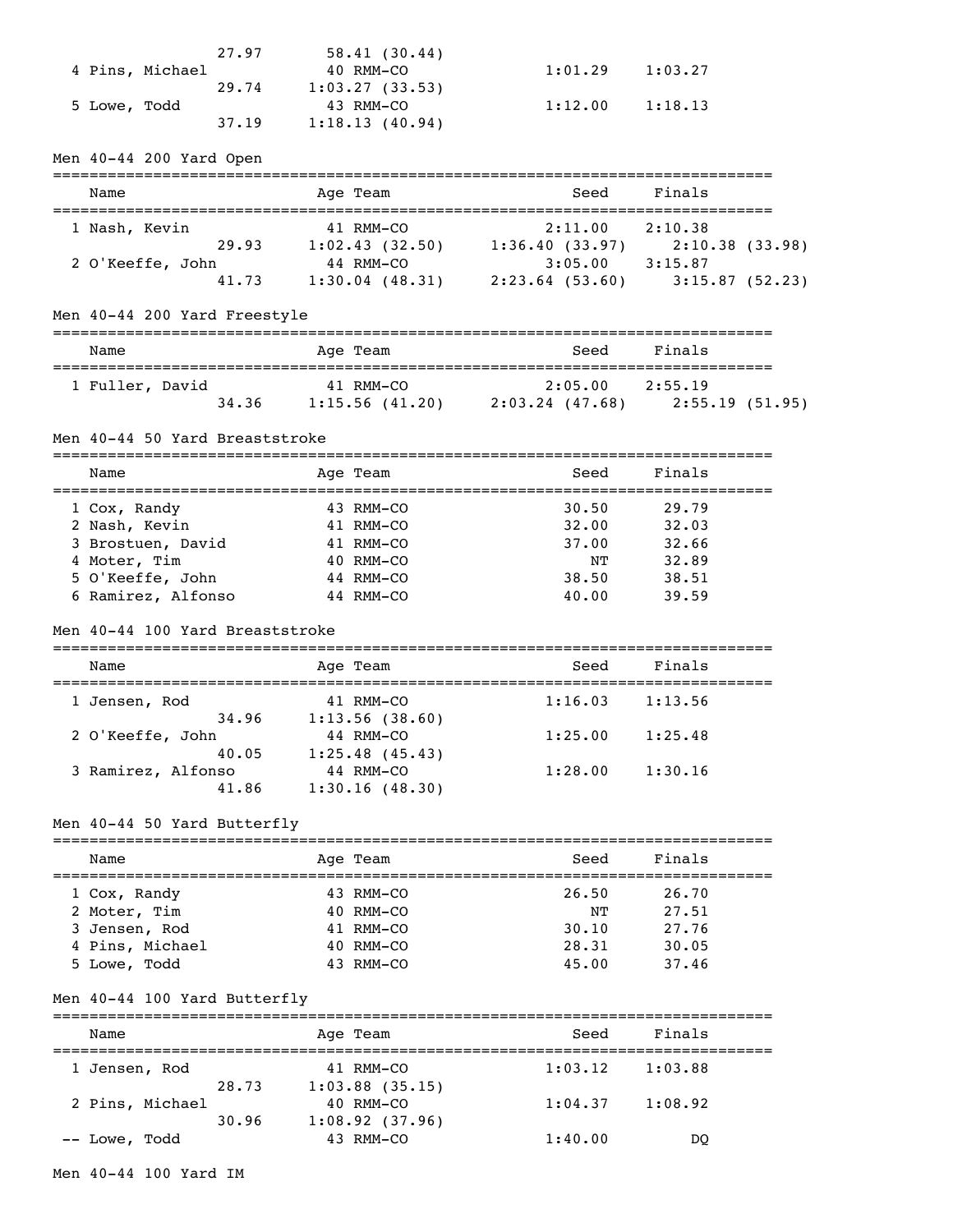| Name<br>--------------------                   | Age Team                                                           | Seed                                           | Finals                                                     |
|------------------------------------------------|--------------------------------------------------------------------|------------------------------------------------|------------------------------------------------------------|
| 1 Smith, John<br>25.30                         | 44 RMM-CO<br>55.69(30.39)                                          | 57.00                                          | 55.69                                                      |
| 2 Nash, Kevin                                  | 41 RMM-CO                                                          | 1:00.00                                        | 1:00.24                                                    |
| 26.80<br>3 Brostuen, David                     | 1:00.24(33.44)<br>41 RMM-CO                                        | 1:08.80                                        | 1:06.59                                                    |
| 31.50<br>4 O'Keeffe, John                      | 1:06.59(35.09)<br>44 RMM-CO                                        | 1:22.00                                        | 1:19.23                                                    |
| 38.35<br>5 Ramirez, Alfonso<br>37.75           | 1:19.23(40.88)<br>44 RMM-CO<br>1:21.91(44.16)                      | 1:20.00                                        | 1:21.91                                                    |
| Men 40-44 200 Yard IM                          |                                                                    |                                                |                                                            |
| Name<br>====================================== | Age Team                                                           | Seed                                           | Finals                                                     |
| 1 Jensen, Rod                                  | 41 RMM-CO<br>29.05                                                 | 2:27.89                                        | 2:24.68<br>1:08.15 (39.10) 1:50.18 (42.03) 2:24.68 (34.50) |
| Men 45-49 50 Yard Freestyle                    |                                                                    |                                                |                                                            |
| Name                                           | Age Team                                                           | Seed                                           | Finals                                                     |
| 1 Boysen, Eric                                 | 48 RMM-CO                                                          | 26.80                                          | 25.98                                                      |
| 2 Spackman, Lowell                             | 48 RMM-CO                                                          | 28.10                                          | 26.30                                                      |
| 3 Reetz, Eric                                  | 46 RMM-CO                                                          | 35.00                                          | 31.56                                                      |
| 4 Borden, Mike                                 | 47 RMM-CO                                                          | 50.00                                          | 32.14                                                      |
| Men 45-49 100 Yard Freestyle                   |                                                                    |                                                |                                                            |
| Name                                           | Age Team                                                           | Seed                                           | Finals                                                     |
| 1 Spackman, Lowell<br>27.66                    | 48 RMM-CO<br>57.27 (29.61)                                         | 59.50                                          | 57.27                                                      |
| 2 Boysen, Eric<br>27.34                        | 48 RMM-CO<br>57.43(30.09)                                          | 58.20                                          | 57.43                                                      |
| 3 Pegues, Lex                                  | 45 RMM-CO                                                          | 1:00.00                                        | 1:00.73                                                    |
| 29.04<br>4 Haldeman, David                     | 1:00.73(31.69)<br>48 RMM-CO                                        | 1:00.00                                        | 1:05.11                                                    |
| 5 Borden, Mike                                 | 1:05.11(33.61)<br>31.50<br>47 RMM-CO                               | 1:45.00                                        | 1:13.16                                                    |
| 34.07                                          | 1:13.16(39.09)                                                     |                                                |                                                            |
| Men 45-49 200 Yard Open                        |                                                                    |                                                |                                                            |
| Name                                           | Age Team                                                           | Seed                                           | Finals                                                     |
| 1 Bate, Gordon                                 | 48 RMM-CO<br>40.42 1:25.85 (45.43) 2:12.29 (46.44) 2:59.12 (46.83) | NT                                             | 2:59.12                                                    |
| Men 45-49 200 Yard Freestyle                   |                                                                    |                                                |                                                            |
| Name                                           | Age Team                                                           | Seed                                           | Finals                                                     |
| 1 Johnston, Mark                               | 45 RMM-CO                                                          | 2:03.00                                        | 2:03.30                                                    |
| 27.56                                          |                                                                    | 58.28 (30.72) 1:30.46 (32.18)                  | 2:03.30(32.84)                                             |
| 2 Spackman, Lowell                             | 48 RMM-CO                                                          | 2:15.20                                        | 2:10.01                                                    |
| 30.08                                          |                                                                    | $1:02.42$ (32.34) $1:35.89$ (33.47)            | 2:10.01(34.12)                                             |
| 3 Boysen, Eric<br>30.30                        | 48 RMM-CO                                                          | 2:12.80<br>$1:03.96$ (33.66) $1:38.05$ (34.09) | 2:12.32<br>2:12.32(34.27)                                  |
|                                                |                                                                    |                                                |                                                            |

# Men 45-49 50 Yard Backstroke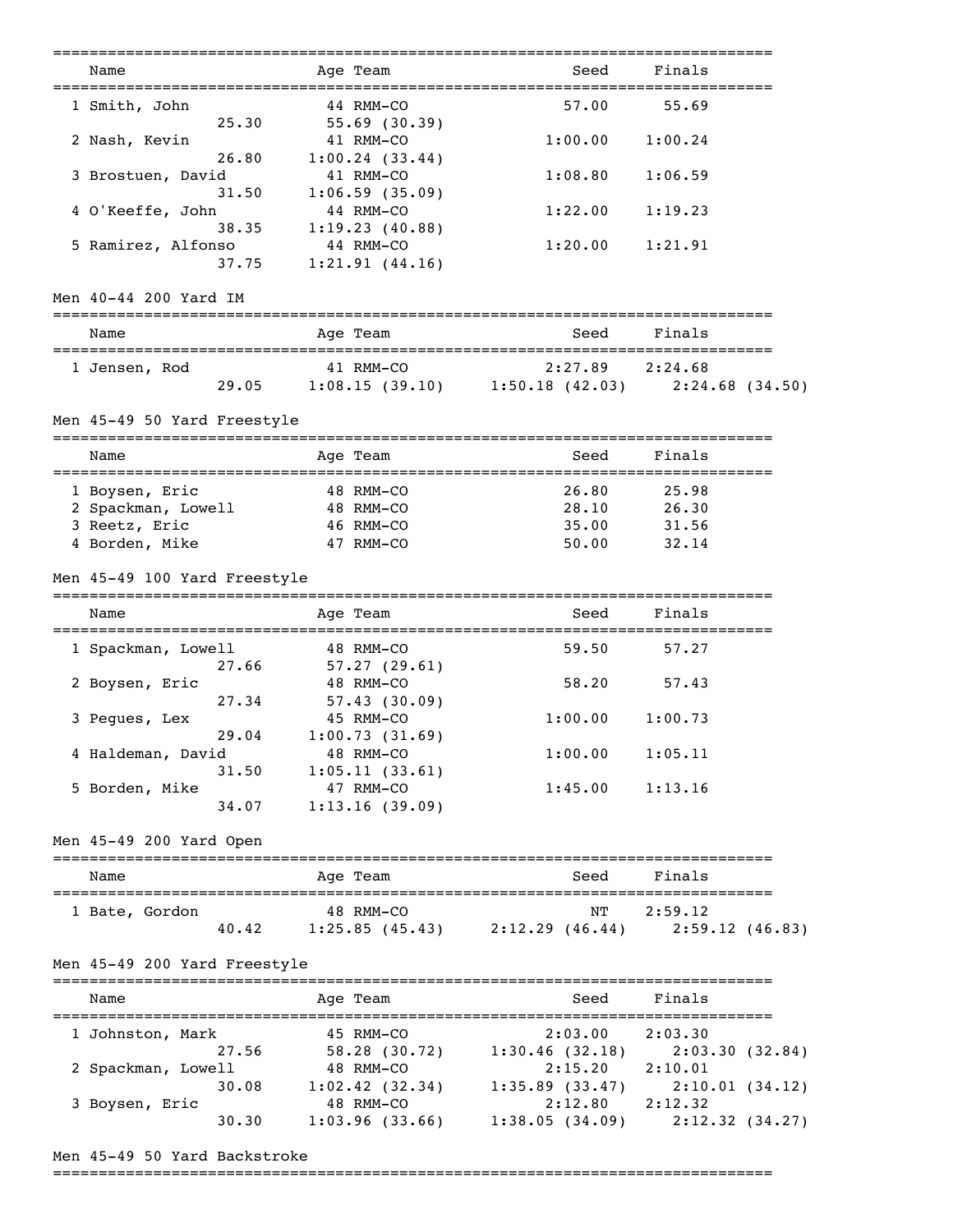| Name                            |       |                                                                                                                                                                                                                                                                                                                 |                                                                                                                                                                          | Seed                                                                                                                                                                                                                                                                                                                                                                                                                                                        | Finals                    |                                                                                                   |
|---------------------------------|-------|-----------------------------------------------------------------------------------------------------------------------------------------------------------------------------------------------------------------------------------------------------------------------------------------------------------------|--------------------------------------------------------------------------------------------------------------------------------------------------------------------------|-------------------------------------------------------------------------------------------------------------------------------------------------------------------------------------------------------------------------------------------------------------------------------------------------------------------------------------------------------------------------------------------------------------------------------------------------------------|---------------------------|---------------------------------------------------------------------------------------------------|
|                                 |       |                                                                                                                                                                                                                                                                                                                 |                                                                                                                                                                          | 31.00                                                                                                                                                                                                                                                                                                                                                                                                                                                       | 29.59                     |                                                                                                   |
|                                 |       |                                                                                                                                                                                                                                                                                                                 |                                                                                                                                                                          |                                                                                                                                                                                                                                                                                                                                                                                                                                                             |                           |                                                                                                   |
| Name                            |       |                                                                                                                                                                                                                                                                                                                 |                                                                                                                                                                          | Seed                                                                                                                                                                                                                                                                                                                                                                                                                                                        | Finals                    |                                                                                                   |
| 1 Pegues, Lex                   |       |                                                                                                                                                                                                                                                                                                                 |                                                                                                                                                                          | 1:10.00                                                                                                                                                                                                                                                                                                                                                                                                                                                     | 1:09.93                   |                                                                                                   |
| 2 Bate, Gordon                  | 38.79 |                                                                                                                                                                                                                                                                                                                 |                                                                                                                                                                          | NΤ                                                                                                                                                                                                                                                                                                                                                                                                                                                          | 1:16.95                   |                                                                                                   |
|                                 |       |                                                                                                                                                                                                                                                                                                                 |                                                                                                                                                                          |                                                                                                                                                                                                                                                                                                                                                                                                                                                             |                           |                                                                                                   |
| Name                            |       |                                                                                                                                                                                                                                                                                                                 |                                                                                                                                                                          | Seed                                                                                                                                                                                                                                                                                                                                                                                                                                                        | Finals                    |                                                                                                   |
| 1 Fanger, Kevin                 |       |                                                                                                                                                                                                                                                                                                                 |                                                                                                                                                                          | NΤ<br>32.50                                                                                                                                                                                                                                                                                                                                                                                                                                                 | 31.30<br>31.59            |                                                                                                   |
|                                 |       |                                                                                                                                                                                                                                                                                                                 |                                                                                                                                                                          |                                                                                                                                                                                                                                                                                                                                                                                                                                                             |                           |                                                                                                   |
| Name                            |       |                                                                                                                                                                                                                                                                                                                 |                                                                                                                                                                          | Seed                                                                                                                                                                                                                                                                                                                                                                                                                                                        | Finals                    |                                                                                                   |
|                                 | 35.32 |                                                                                                                                                                                                                                                                                                                 |                                                                                                                                                                          | 1:18.00                                                                                                                                                                                                                                                                                                                                                                                                                                                     |                           |                                                                                                   |
|                                 |       |                                                                                                                                                                                                                                                                                                                 |                                                                                                                                                                          |                                                                                                                                                                                                                                                                                                                                                                                                                                                             |                           |                                                                                                   |
| Name                            |       |                                                                                                                                                                                                                                                                                                                 |                                                                                                                                                                          | Seed                                                                                                                                                                                                                                                                                                                                                                                                                                                        | Finals                    |                                                                                                   |
| 1 Boysen, Eric<br>3 Reetz, Eric |       |                                                                                                                                                                                                                                                                                                                 |                                                                                                                                                                          | 30.00<br>33.00<br>38.00                                                                                                                                                                                                                                                                                                                                                                                                                                     | 30.35<br>33.12<br>34.59   |                                                                                                   |
|                                 |       |                                                                                                                                                                                                                                                                                                                 |                                                                                                                                                                          |                                                                                                                                                                                                                                                                                                                                                                                                                                                             |                           |                                                                                                   |
| Name                            |       |                                                                                                                                                                                                                                                                                                                 |                                                                                                                                                                          | Seed                                                                                                                                                                                                                                                                                                                                                                                                                                                        | Finals                    |                                                                                                   |
|                                 |       |                                                                                                                                                                                                                                                                                                                 |                                                                                                                                                                          | 1:02.50                                                                                                                                                                                                                                                                                                                                                                                                                                                     | 1:01.88                   |                                                                                                   |
| 2 Bate, Gordon                  |       |                                                                                                                                                                                                                                                                                                                 |                                                                                                                                                                          | ΝT                                                                                                                                                                                                                                                                                                                                                                                                                                                          | 1:08.09                   |                                                                                                   |
|                                 | 35.01 |                                                                                                                                                                                                                                                                                                                 |                                                                                                                                                                          | 1:20.00                                                                                                                                                                                                                                                                                                                                                                                                                                                     | 1:16.00                   |                                                                                                   |
| -- Pegues, Lex                  | 34.34 |                                                                                                                                                                                                                                                                                                                 | DQ $(35.46)$                                                                                                                                                             | NΤ                                                                                                                                                                                                                                                                                                                                                                                                                                                          | DQ                        |                                                                                                   |
|                                 |       |                                                                                                                                                                                                                                                                                                                 |                                                                                                                                                                          |                                                                                                                                                                                                                                                                                                                                                                                                                                                             |                           |                                                                                                   |
| Name                            |       |                                                                                                                                                                                                                                                                                                                 |                                                                                                                                                                          | Seed                                                                                                                                                                                                                                                                                                                                                                                                                                                        | Finals                    |                                                                                                   |
|                                 | 35.22 |                                                                                                                                                                                                                                                                                                                 |                                                                                                                                                                          | 2:50.00                                                                                                                                                                                                                                                                                                                                                                                                                                                     | 2:56.57<br>2:56.57(41.36) |                                                                                                   |
|                                 |       |                                                                                                                                                                                                                                                                                                                 |                                                                                                                                                                          |                                                                                                                                                                                                                                                                                                                                                                                                                                                             |                           |                                                                                                   |
| Name                            |       |                                                                                                                                                                                                                                                                                                                 |                                                                                                                                                                          | Seed                                                                                                                                                                                                                                                                                                                                                                                                                                                        | Finals                    |                                                                                                   |
| 2 Stehlin, Ed                   |       |                                                                                                                                                                                                                                                                                                                 |                                                                                                                                                                          | 24.80<br>25.50                                                                                                                                                                                                                                                                                                                                                                                                                                              | 24.52<br>25.12            |                                                                                                   |
|                                 |       | 1 Johnston, Mark<br>34.67<br>2 Johnston, Mark<br>1 Spackman, Lowell<br>Men 45-49 50 Yard Butterfly<br>2 Haldeman, David<br>Men 45-49 100 Yard IM<br>1 Johnston, Mark<br>28.68<br>31.71<br>3 Haldeman, David<br>Men 45-49 200 Yard IM<br>1 Haldeman, David<br>Men 50-54 50 Yard Freestyle<br>1 Waterbury, Stuart | Men 45-49 100 Yard Backstroke<br>Men 45-49 50 Yard Breaststroke<br>==============================<br>================================<br>Men 45-49 100 Yard Breaststroke | Age Team<br>45 RMM-CO<br>Age Team<br>45 RMM-CO<br>1:09.93(35.26)<br>48 RMM-CO<br>1:16.95(38.16)<br>----------<br>Age Team<br>45 RMM-CO<br>45 RMM-CO<br>Age Team<br>48 RMM-CO<br>1:16.90(41.58)<br>Age Team<br>48 RMM-CO<br>48 RMM-CO<br>46 RMM-CO<br>Age Team<br>==============<br>45 RMM-CO<br>$1:01.88$ (33.20)<br>48 RMM-CO<br>1:08.09(36.38)<br>48 RMM-CO<br>1:16.00(40.99)<br>45 RMM-CO<br>Age Team<br>48 RMM-CO<br>Age Team<br>52 RMM-CO<br>50 RMM-CO | ______________________    | 1:16.90<br>$1:22.94$ (47.72) $2:15.21$ (52.27)<br>3 Lehman, Melvin<br>51 RMM-CO<br>26.80<br>25.85 |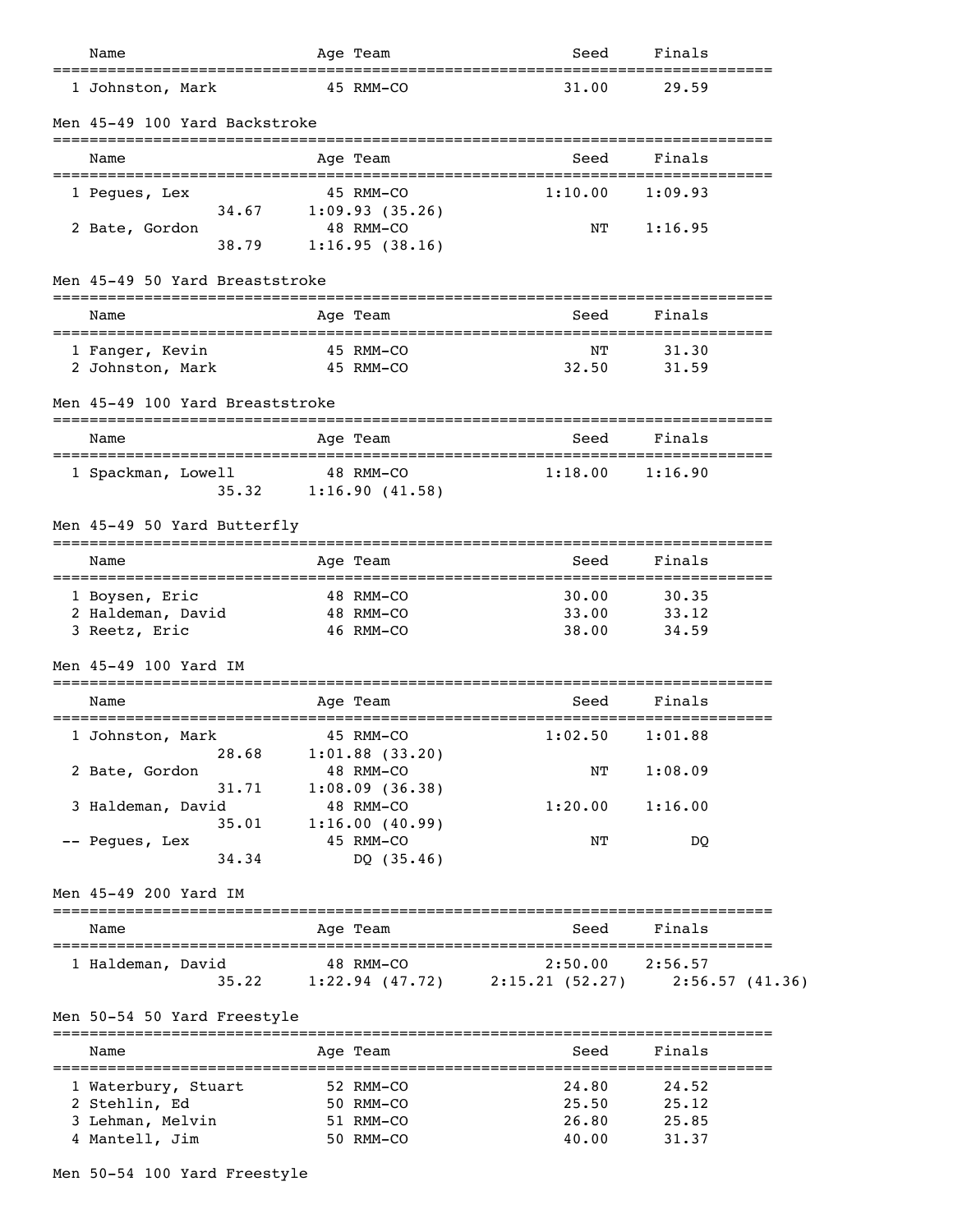| Name                                  | Age Team                              | Seed                                                                                         | Finals                |  |
|---------------------------------------|---------------------------------------|----------------------------------------------------------------------------------------------|-----------------------|--|
| 1 Waterbury, Stuart                   | 52 RMM-CO                             | 54.20                                                                                        | 53.83                 |  |
| 2 Stehlin, Ed                         | 50 RMM-CO                             | 57.50                                                                                        | 56.08                 |  |
| 27.04                                 | 56.08(29.04)                          |                                                                                              |                       |  |
| 3 MacDonald, Lee                      | 53 RMM-CO                             | 56.50                                                                                        | 57.23                 |  |
| 27.33                                 | 57.23 (29.90)                         |                                                                                              |                       |  |
| 4 Lehman, Melvin                      | 51 RMM-CO                             | 59.90                                                                                        | 59.22                 |  |
| 28.16                                 | 59.22(31.06)                          |                                                                                              |                       |  |
| 5 Strobel, Barney                     | 50 RMM-CO                             | 1:00.88                                                                                      | 1:04.70               |  |
| 29.42                                 | 1:04.70(35.28)                        |                                                                                              |                       |  |
| 6 McElhinney, Tom                     | 52 RMM-CO                             | 1:05.00                                                                                      | 1:06.01               |  |
| 30.38                                 | 1:06.01(35.63)                        |                                                                                              |                       |  |
| 7 Gerety, Colin                       | 52 RMM-CO                             | $1:10.00$ $1:06.69$                                                                          |                       |  |
| 31.61                                 | $1:06.69$ (35.08)                     |                                                                                              |                       |  |
| Men 50-54 200 Yard Open               |                                       |                                                                                              |                       |  |
| Name                                  | Age Team                              | Seed                                                                                         | Finals                |  |
|                                       |                                       |                                                                                              |                       |  |
| 1 Stanback, John                      | 52 RMM-CO                             | 52 RMM-CO<br>1:07.80 (34.92) 1:43.69 (35.89) 2:18.79 (35.10)<br>51 RMM-CO<br>3:30.00 3:30.47 |                       |  |
| 32.88                                 |                                       |                                                                                              |                       |  |
| 2 Heins, Donald                       |                                       |                                                                                              |                       |  |
| 42.98                                 |                                       | 1:39.49 (56.51) 2:37.98 (58.49) 3:30.47 (52.49)                                              |                       |  |
| Men 50-54 200 Yard Freestyle          |                                       |                                                                                              |                       |  |
| Name                                  | Age Team                              | Seed                                                                                         | Finals                |  |
| 1 Gerety, Colin                       | 52 RMM-CO                             | 2:30.00 2:27.35                                                                              |                       |  |
|                                       |                                       |                                                                                              |                       |  |
| 2 Heins, Donald                       |                                       | 32.22 1:09.79 (37.57) 1:48.56 (38.77) 2:27.35 (38.79)<br>51 RMM-CO 3:20.00 3:01.20           |                       |  |
| 38.91                                 |                                       | $1:25.05(46.14)$ $2:16.36(51.31)$ $3:01.20(44.84)$                                           |                       |  |
| Men 50-54 50 Yard Backstroke          |                                       |                                                                                              |                       |  |
| Name                                  | Age Team                              | Seed                                                                                         | Finals                |  |
| ------------------<br>1 Hess, Richard | ;=======================<br>51 RMM-CO | ==============================<br>30.00                                                      | 29.22                 |  |
| 2 Gilbert, Jeff                       | 50 RMM-CO                             | 31.00                                                                                        | 31.00                 |  |
| 3 Lehman, Melvin                      | 51 RMM-CO                             | 31.30                                                                                        | 31.45                 |  |
|                                       |                                       |                                                                                              |                       |  |
| Men 50-54 100 Yard Backstroke         |                                       |                                                                                              |                       |  |
| Name                                  | Age Team                              | Seed                                                                                         | Finals                |  |
| 1 Stanback, John                      | 52 RMM-CO                             | 1:04.00                                                                                      | 1:03.20               |  |
| 30.52                                 | 1:03.20(32.68)                        |                                                                                              |                       |  |
| 2 Lehman, Melvin                      | 51 RMM-CO                             | 1:14.00                                                                                      | 1:12.74               |  |
| 3 Strobel, Barney                     | 50 RMM-CO                             | 1:10.79                                                                                      | 1:14.65               |  |
| 36.40                                 | 1:14.65(38.25)                        |                                                                                              |                       |  |
| Men 50-54 50 Yard Breaststroke        |                                       |                                                                                              |                       |  |
| Name                                  | Age Team                              | Seed                                                                                         | Finals                |  |
| 1 Waterbury, Stuart                   | 52 RMM-CO                             | 30.40                                                                                        | ============<br>29.90 |  |
| 2 Goehring, Joe                       | 51 RMM-CO                             | 33.00                                                                                        | 30.88                 |  |
| 3 Hess, Richard                       | 51 RMM-CO                             | 33.00                                                                                        | 31.56                 |  |
| 4 Gerety, Colin                       | 52 RMM-CO                             | 42.00                                                                                        | 39.93                 |  |
| -- Mantell, Jim                       | 50 RMM-CO                             | 50.00                                                                                        | DQ                    |  |
|                                       |                                       |                                                                                              |                       |  |

# Men 50-54 100 Yard Breaststroke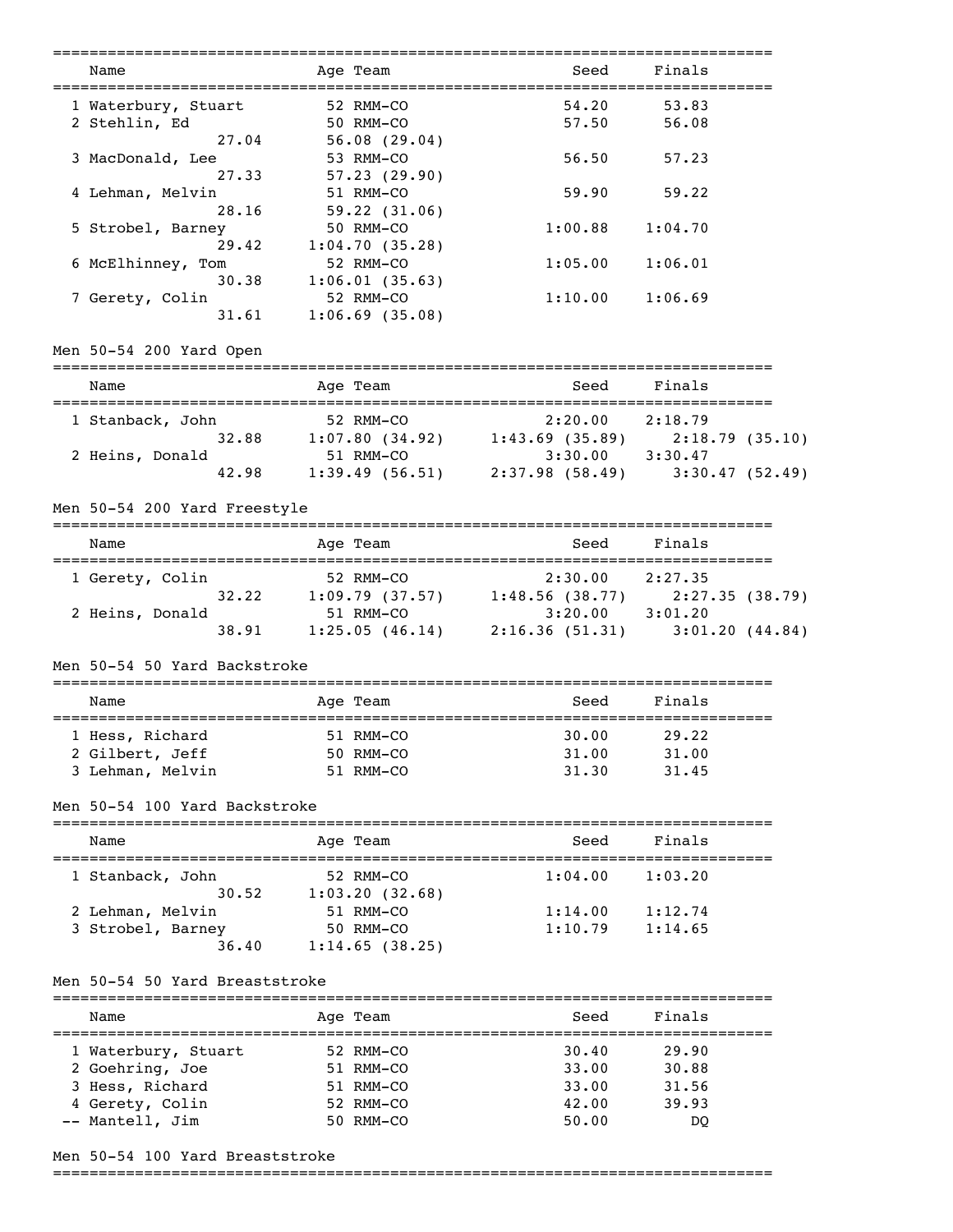| Name                           | Age Team                              | Seed                | Finals                              |
|--------------------------------|---------------------------------------|---------------------|-------------------------------------|
|                                | 52 RMM-CO                             | 1:07.60             | 1:07.26                             |
| 1 Waterbury, Stuart<br>31.60   | $1:07.26$ (35.66)                     |                     |                                     |
| 2 Goehring, Joe                | 51 RMM-CO                             | 1:15.00             | 1:07.99                             |
| 31.40                          | 1:07.99(36.59)                        |                     |                                     |
| 3 Parkinson, Bruce             | 54 RMM-CO                             | 1:18.00             | 1:18.57                             |
| 37.73                          | 1:18.57(40.84)                        |                     |                                     |
|                                |                                       |                     |                                     |
| Men 50-54 50 Yard Butterfly    |                                       |                     |                                     |
|                                |                                       |                     |                                     |
| Name                           | Age Team                              | Seed                | Finals                              |
| 1 Stehlin, Ed                  | 50 RMM-CO                             | 27.50               | 27.06                               |
| 2 Gilbert, Jeff                | 50 RMM-CO                             | 28.00               | 28.18                               |
| 3 Lehman, Melvin               | 51 RMM-CO                             | 30.80               | 30.81                               |
| 4 Heins, Donald                | 51 RMM-CO                             | 38.00               | 38.02                               |
|                                |                                       |                     |                                     |
| Men 50-54 100 Yard Butterfly   |                                       |                     |                                     |
| ============================== | ==========                            |                     | ===============                     |
| Name                           | Age Team                              | Seed                | Finals                              |
| 1 MacDonald, Lee               | 53 RMM-CO                             | 1:04.50             | 1:04.34                             |
| 29.98                          | 1:04.34(34.36)                        |                     |                                     |
| 2 McElhinney, Tom              | 52 RMM-CO                             | 1:30.00             | 1:26.17                             |
| 38.18                          | 1:26.17(47.99)                        |                     |                                     |
| 3 Heins, Donald                | 51 RMM-CO                             | 1:30.00             | 1:33.35                             |
| 41.93                          | 1:33.35(51.42)                        |                     |                                     |
|                                |                                       |                     |                                     |
| Men 50-54 100 Yard IM          |                                       |                     |                                     |
| Name                           |                                       | Seed                | Finals                              |
|                                | Age Team                              |                     |                                     |
| 1 Hess, Richard                | 51 RMM-CO                             | 1:03.00             | 59.67                               |
| 27.51                          | 59.67(32.16)                          |                     |                                     |
| 2 Stanback, John               | 52 RMM-CO                             | 1:06.00             | 1:05.92                             |
| 30.11                          | $1:05.92$ (35.81)                     |                     |                                     |
| 3 Gilbert, Jeff                | 50 RMM-CO                             | 1:05.00             | 1:06.17                             |
| 30.64                          | 1:06.17(35.53)                        |                     |                                     |
| 4 Parkinson, Bruce             | 54 RMM-CO                             | 1:15.00             | 1:14.25                             |
| 36.02                          | 1:14.25(38.23)                        |                     |                                     |
| 5 Mantell, Jim                 | 50 RMM-CO                             | 1:30.00             | 1:16.96                             |
| 37.60                          | 1:16.96(39.36)                        |                     |                                     |
| 6 Gerety, Colin                | 52 RMM-CO                             | 1:20.00             | 1:18.85                             |
| 10.17                          | 1:18.85(1:08.68)                      |                     |                                     |
| 7 Lehman, Melvin               | 51 RMM-CO                             | 1:30.00             | 1:18.95                             |
| 33.44                          | 1:18.95(45.51)                        |                     |                                     |
| Men 50-54 200 Yard IM          |                                       |                     |                                     |
|                                |                                       |                     |                                     |
| Name                           | Age Team                              | Seed                | Finals                              |
| 1 Parkinson, Bruce             | 54 RMM-CO                             | 2:50.00             | 2:44.22                             |
|                                | 36.44 1:21.09 (44.65) 2:06.80 (45.71) |                     | 2:44.22(37.42)                      |
| 2 McElhinney, Tom              | 52 RMM-CO                             | $3:00.00$ $2:57.21$ |                                     |
| 36.23                          | 1:24.06(47.83)                        | 2:16.14(52.08)      | 2:57.21(41.07)                      |
| 3 Heins, Donald                | 51 RMM-CO                             | $3:45.00$ $3:17.54$ |                                     |
| 43.09                          | 1:38.65(55.56)                        |                     | $2:34.09$ (55.44) $3:17.54$ (43.45) |
|                                |                                       |                     |                                     |
| Men 55-59 50 Yard Freestyle    |                                       |                     |                                     |
| Name                           | ==========                            | Seed                | Finals                              |
|                                | Age Team                              |                     |                                     |
| 1 McCormick, Paul              | 58 RMM-CO                             | 25.90               | 26.54                               |
|                                |                                       |                     |                                     |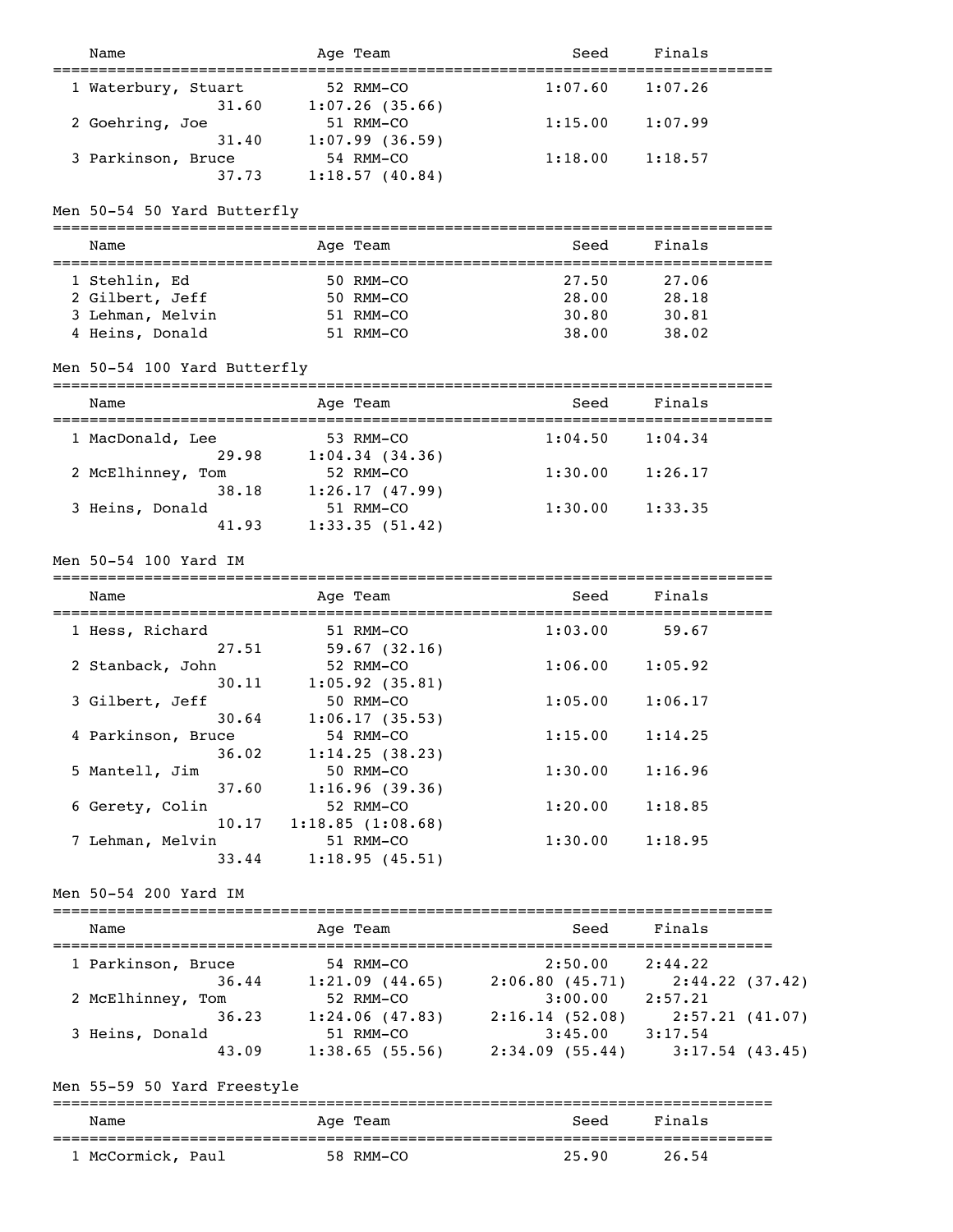| Men 55-59 100 Yard Freestyle            |           |                                                   |                                                                              |                  |  |
|-----------------------------------------|-----------|---------------------------------------------------|------------------------------------------------------------------------------|------------------|--|
| Name                                    |           | Age Team                                          | ==============================<br>Seed                                       | Finals           |  |
| 1 McCormick, Paul<br>28.23              |           | 58 RMM-CO<br>58.66(30.43)                         | 57.20                                                                        | 58.66            |  |
| Men 55-59 200 Yard Freestyle            |           | ===========                                       |                                                                              |                  |  |
| Name                                    |           | Age Team                                          | Seed                                                                         | Finals           |  |
| 1 McCormick, Paul                       |           | 58 RMM-CO                                         | 2:04.00<br>29.24 1:01.19 (31.95) 1:33.55 (32.36) 2:04.90 (31.35)             | 2:04.90          |  |
| Men 55-59 50 Yard Backstroke            |           |                                                   |                                                                              |                  |  |
| Name                                    |           | Age Team                                          | Seed                                                                         | Finals           |  |
| 1 Kreidler, Lee                         |           | 58 RMM-CO                                         | 46.00                                                                        | 44.96            |  |
| Men 55-59 100 Yard Backstroke           |           |                                                   |                                                                              |                  |  |
| Name                                    |           | Age Team                                          | Seed                                                                         | Finals           |  |
| 1 Kreidler, Lee<br>53.20                |           | 58 RMM-CO<br>1:52.27(59.07)                       | 1:40.00                                                                      | 1:52.27          |  |
| Men 55-59 50 Yard Breaststroke          |           |                                                   |                                                                              |                  |  |
| Name                                    |           | Age Team                                          | Seed                                                                         | Finals           |  |
| 1 Kreidler, Lee                         | 58 RMM-CO |                                                   | 46.00                                                                        | 42.48            |  |
| Men 55-59 50 Yard Butterfly             |           |                                                   |                                                                              |                  |  |
| Name                                    |           | Age Team                                          | Seed                                                                         | Finals           |  |
| 1 McCormick, Paul                       |           | 58 RMM-CO                                         | 28.50                                                                        | 29.48            |  |
| Men 60-64 50 Yard Freestyle             |           |                                                   |                                                                              |                  |  |
| Name                                    |           | Age Team                                          |                                                                              | Seed Finals      |  |
| 1 Stehle, Bill                          | 62 RMM-CO |                                                   | 35.00                                                                        | 43.49            |  |
| Men 60-64 100 Yard Freestyle            |           |                                                   |                                                                              |                  |  |
| Name                                    |           | Age Team                                          | Seed                                                                         | Finals           |  |
| 1 Abrahams, Rick<br>2 Chessnoe, Michael |           | 60 RMM-CO<br>64 RMM-CO<br>$38.87$ 1:17.05 (38.18) | 55.00<br>1:16.00                                                             | 54.30<br>1:17.05 |  |
| Men 60-64 200 Yard Freestyle            |           |                                                   |                                                                              |                  |  |
| Name                                    |           | Age Team                                          | Seed                                                                         | Finals           |  |
| 1 Abrahams, Rick                        |           | 60 RMM-CO                                         | $2:10.00$ $2:14.08$<br>30.56 1:04.30 (33.74) 1:40.19 (35.89) 2:14.08 (33.89) |                  |  |
| Men 60-64 200 Yard Open                 |           |                                                   |                                                                              |                  |  |
| Name                                    |           | Age Team<br>====================================  | Seed<br>;==============================                                      | Finals           |  |
| 1 Chessnoe, Michael                     | 64 RMM-CO |                                                   | 2:49.00                                                                      | 2:49.36          |  |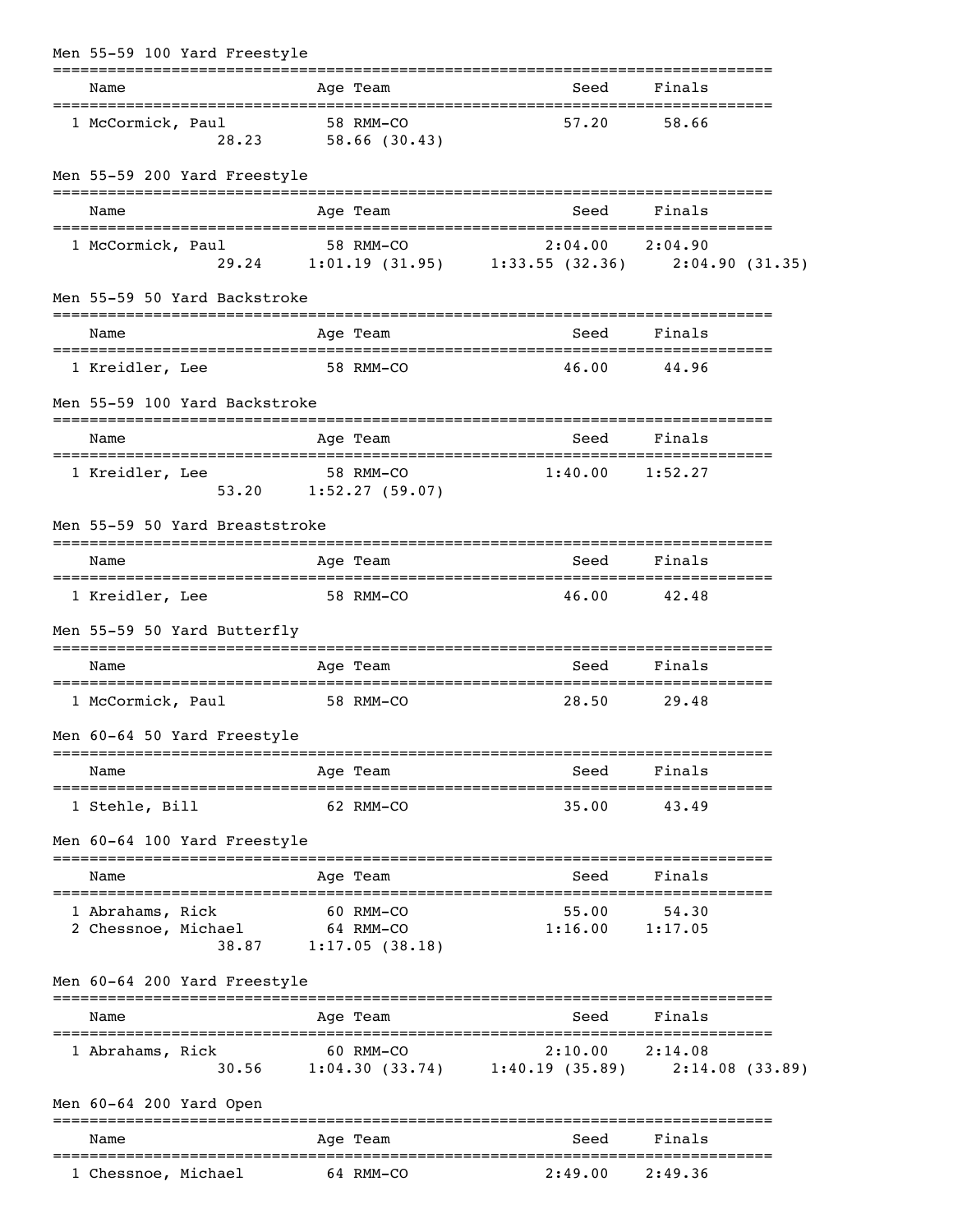| Men 60-64 50 Yard Backstroke                      |                                    |                |                |  |  |  |
|---------------------------------------------------|------------------------------------|----------------|----------------|--|--|--|
| Name                                              | Age Team                           | Seed           | Finals         |  |  |  |
| 1 Lanum, George                                   | 63 RMM-CO                          | 42.00          | 43.02          |  |  |  |
| Men 60-64 100 Yard Backstroke                     |                                    |                |                |  |  |  |
| Name                                              | Age Team                           | Seed           | Finals         |  |  |  |
| 1 Lanum, George<br>44.31                          | 63 RMM-CO<br>1:33.37(49.06)        | 1:29.00        | 1:33.37        |  |  |  |
| Men 60-64 50 Yard Breaststroke                    |                                    |                |                |  |  |  |
| Name                                              | Age Team                           | Seed           | Finals         |  |  |  |
| 1 Lanum, George<br>2 Stehle, Bill                 | 63 RMM-CO<br>62 RMM-CO             | 48.00<br>40.00 | 44.31<br>58.51 |  |  |  |
| Men 60-64 100 Yard Breaststroke                   |                                    |                |                |  |  |  |
| Name                                              | Age Team                           | Seed           | Finals         |  |  |  |
| 1 Lanum, George                                   | 63 RMM-CO<br>47.94 1:44.15 (56.21) | 1:40.00        | 1:44.15        |  |  |  |
| 2 Stehle, Bill<br>59.73                           | 62 RMM-CO<br>2:21.53(1:21.80)      | 2:00.00        | 2:21.53        |  |  |  |
| Men 60-64 50 Yard Butterfly                       |                                    |                |                |  |  |  |
| Name                                              | Age Team                           | Seed           | Finals         |  |  |  |
| 1 Abrahams, Rick<br>2 Chessnoe, Michael 64 RMM-CO | 60 RMM-CO                          | 26.50<br>49.00 | 25.96<br>48.38 |  |  |  |
| Men 60-64 100 Yard Butterfly                      |                                    |                |                |  |  |  |
| Name                                              | Age Team                           | Seed           | Finals         |  |  |  |
| 1 Abrahams, Rick<br>27.95                         | 60 RMM-CO<br>59.40 (31.45)         | 1:00.00        | 59.40          |  |  |  |
| Men 60-64 100 Yard IM                             |                                    |                |                |  |  |  |
| Name                                              | Age Team                           | Seed           | Finals         |  |  |  |
| 1 Lanum, George<br>43.45                          | 63 RMM-CO<br>1:35.74(52.29)        | 1:37.00        | 1:35.74        |  |  |  |
| Men 65-69 50 Yard Freestyle                       | ===============                    |                |                |  |  |  |
| Name                                              | Age Team<br>._____________________ | Seed           | Finals         |  |  |  |
| 1 Plummer, Mark                                   | 69 RMM-CO                          | NΤ             | 34.44          |  |  |  |
| Men 65-69 100 Yard Freestyle                      |                                    |                |                |  |  |  |
| Name                                              | Age Team                           | Seed           | Finals         |  |  |  |
| 1 Plummer, Mark<br>35.31                          | 69 RMM-CO<br>1:15.05(39.74)        | 1:14.00        | 1:15.05        |  |  |  |